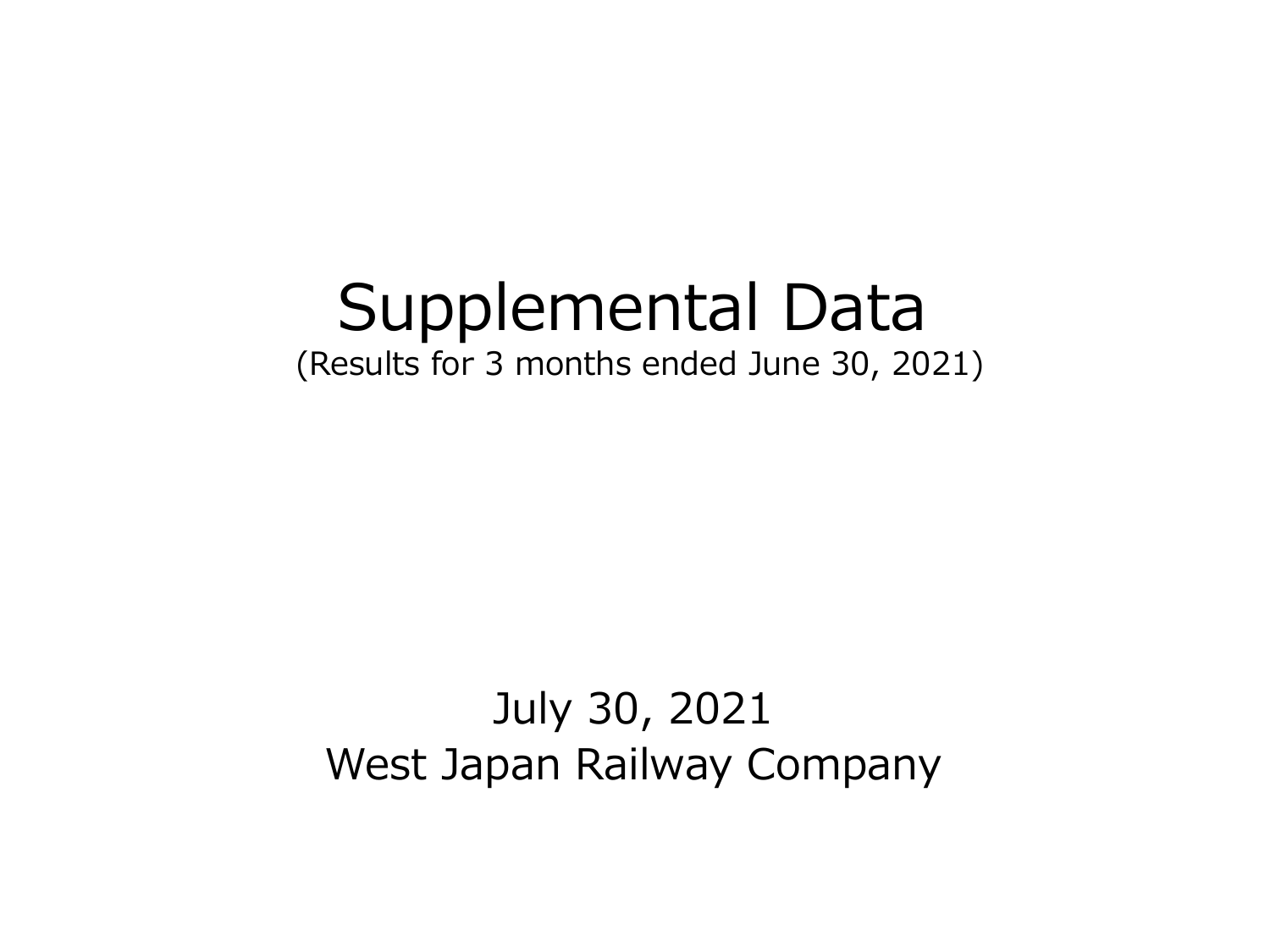

# 1. Financial Highlights

|  | ¥ Billio |
|--|----------|
|  |          |

|                                                |                          |                |                         |                          |              |                    |                |                         |                          | ¥ Billions                           |
|------------------------------------------------|--------------------------|----------------|-------------------------|--------------------------|--------------|--------------------|----------------|-------------------------|--------------------------|--------------------------------------|
|                                                | 3 months ended           | 3 months ended | YoY                     |                          | Results      | Forecasts FY2022.3 |                | YoY                     |                          | Difference<br>between the            |
|                                                | Jun 30,2020 <sup>*</sup> | Jun 30,2021    | Increase/<br>(Decrease) | $\frac{0}{0}$            | FY2021.3*    | As of April 30     | As of July 30  | Increase/<br>(Decrease) | $\%$                     | forecasts<br>Increase/<br>(Decrease) |
|                                                | A                        | B              | B-A                     | $1 - B/A$                | $\mathsf{C}$ | D                  | E              | $E-C$                   | $1-E/C$                  | $E-D$                                |
| [Consolidated]                                 |                          |                |                         |                          |              |                    |                |                         |                          |                                      |
| <b>Operating Revenues</b>                      | 184.5                    | 201.9          | 17.3                    | 9.4                      | 920.0        | 1,257.5            | 1,052.0        | 131.9                   | 14.3                     | (205.5)                              |
|                                                |                          |                |                         |                          |              |                    | ~1,089.0       | ~168.9                  |                          | $\sim$ 18.4 $\sim$ (168.5)           |
| Operating Income (Loss)                        | (94.2)                   | (49.3)         | 44.8                    | $\overline{\phantom{m}}$ | (245.5)      | 12.0               | (129.0)        | 116.5                   |                          | (141.0)                              |
|                                                |                          |                |                         |                          |              |                    | $\sim$ (94.0)  | ${\sim}151.5$           |                          | $\sim$ (106.0)                       |
| Recurring (Loss)                               | (99.8)                   | (51.5)         | 48.2                    | $\overline{\phantom{m}}$ | (257.3)      | (5.0)              | (141.5)        | 115.8                   |                          | (136.5)                              |
|                                                |                          |                |                         |                          |              |                    | $\sim$ (106.5) | $\sim$ 150.8            |                          | $\sim$ (101.5)                       |
| Profit (Loss) attributable to owners of parent | (76.7)                   | (32.0)         | 44.7                    | $\overline{\phantom{m}}$ | (233.1)      | 3.0                | (116.5)        | 116.6                   | $\overline{\phantom{0}}$ | (119.5)                              |
|                                                |                          |                |                         |                          |              |                    | $\sim (81.5)$  | $\sim$ 151.6            |                          | $\sim$ (84.5)                        |
|                                                |                          |                |                         |                          |              |                    |                |                         |                          |                                      |
| [Non-Consolidated]                             |                          |                |                         |                          |              |                    |                |                         |                          |                                      |
| <b>Operating Revenues</b>                      | 93.1                     | 119.2          | 26.0                    | 28.0                     | 506.8        | 736.5              | 589.0          | 82.1                    | 16.2                     | (147.5)                              |
|                                                |                          |                |                         |                          |              |                    | ~622.0         | $\sim$ 115.1            |                          | $\sim$ 22.7 $\sim$ (114.5)           |
| <b>Transportation Revenues</b>                 | 72.0                     | 98.9           | 26.8                    | 37.3                     | 419.0        | 643.0              | 499.0          | 79.9                    | 19.1                     | (144.0)                              |
|                                                |                          |                |                         |                          |              |                    | $\sim$ 532.0   | ~112.9                  |                          | $\sim$ 27.0 $\sim$ (111.0)           |
| <b>Operating Expenses</b>                      | 175.2                    | 161.5          | (13.6)                  | (7.8)                    | 740.6        | 733.5              | 723.0          | (17.6)                  | (2.4)                    | (10.5)                               |
| Personnel costs                                | 52.0                     | 45.8           | (6.2)                   | (12.0)                   | 183.8        | 180.5              | 179.0          | (4.8)                   | (2.7)                    | (1.5)                                |
| Non personnel costs                            | 74.9                     | 70.0           | (4.9)                   | (6.6)                    | 354.4        | 361.0              | 353.5          | (0.9)                   | (0.3)                    | (7.5)                                |
| Energy costs                                   | 9.7                      | 8.8            | (0.9)                   | (9.6)                    | 39.5         | 39.5               | 39.5           | (0.0)                   | (0.2)                    |                                      |
| Maintenance costs                              | 26.6                     | 24.5           | (2.1)                   | (8.1)                    | 151.9        | 143.5              | 139.5          | (12.4)                  | (8.2)                    | (4.0)                                |
| Miscellaneous costs                            | 38.4                     | 36.6           | (1.8)                   | (4.7)                    | 162.8        | 178.0              | 174.5          | 11.6                    | 7.1                      | (3.5)                                |
| Depreciation                                   | 33.4                     | 30.8           | (2.5)                   | (7.7)                    | 141.0        | 129.0              | 129.0          | (12.0)                  | (8.5)                    |                                      |
| Operating Income (Loss)                        | (82.1)                   | (42.3)         | 39.7                    | $\qquad \qquad -$        | (233.8)      | 3.0                | (134.0)        | 99.8                    | $\overline{\phantom{0}}$ | (137.0)                              |
|                                                |                          |                |                         |                          |              |                    | $\sim (101.0)$ | ~132.8                  |                          | $\sim$ (104.0)                       |
| Recurring Loss                                 | (86.9)                   | (45.1)         | 41.8                    | $\overline{\phantom{m}}$ | (250.7)      | (14.0)             | (148.5)        | 102.2                   | $\qquad \qquad -$        | (134.5)                              |
|                                                |                          |                |                         |                          |              |                    | $\sim$ (115.5) | ~135.2                  |                          | $\sim$ (101.5)                       |
| Net Income (Loss)                              | (61.7)                   | (23.5)         | 38.2                    | $\overline{\phantom{m}}$ | (217.3)      | 2.5                | (117.0)        | 100.3                   |                          | (119.5)                              |
|                                                |                          |                |                         |                          |              |                    | $\sim$ (84.0)  | ~133.3                  |                          | $\sim$ (86.5)                        |

Note: Figures in brackets ( ) are negative values.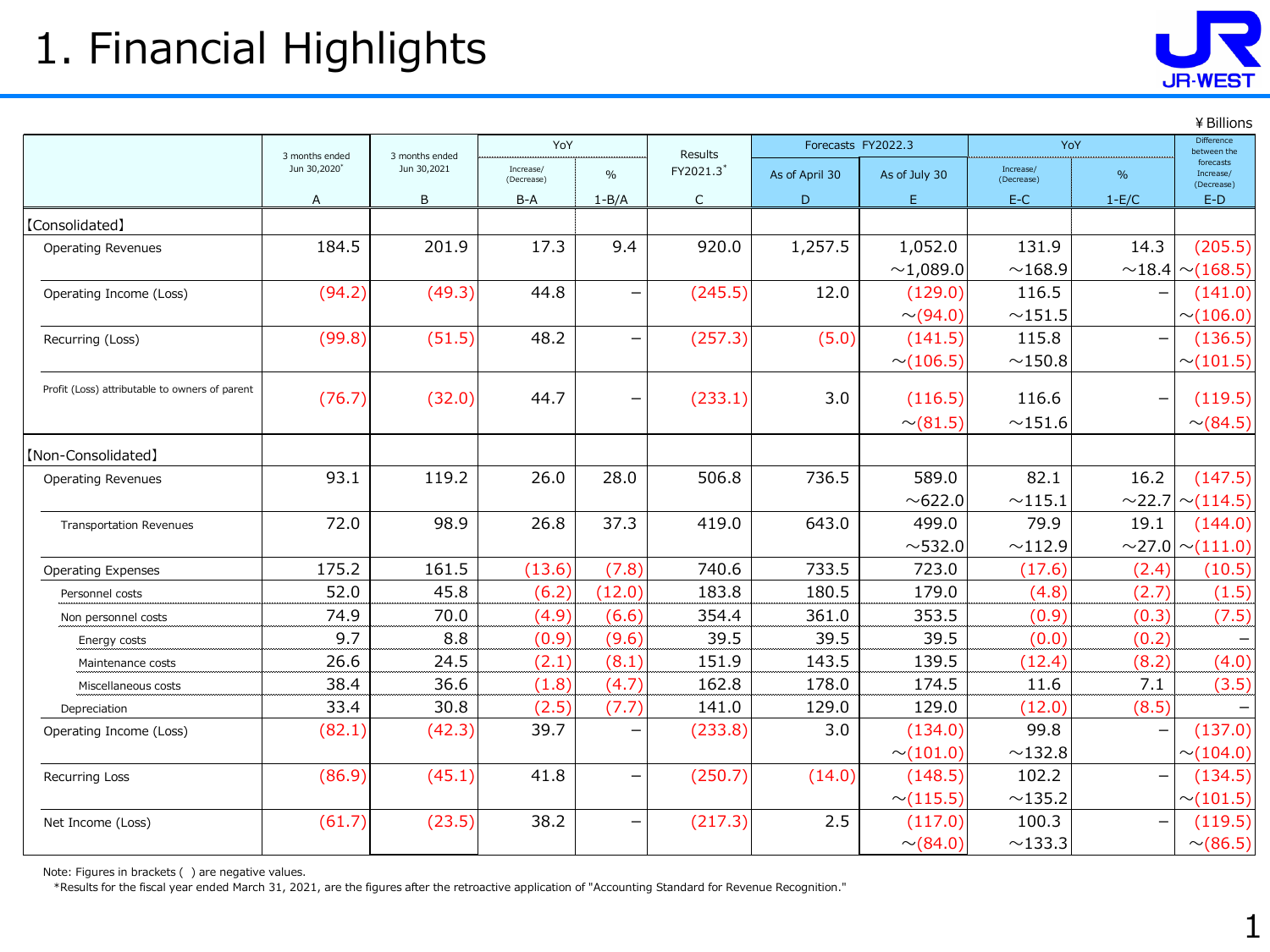#### 2. Non-Consolidated Financial Results



|                                    |                                            |                               |                         | ¥ Billions       |
|------------------------------------|--------------------------------------------|-------------------------------|-------------------------|------------------|
|                                    |                                            |                               | YoY                     |                  |
|                                    | 3 months ended<br>Jun 30,2020 <sup>*</sup> | 3 months ended<br>Jun 30,2021 | Increase/<br>(Decrease) | $\frac{0}{0}$    |
|                                    | A                                          | B                             | $B-A$                   | $1 - B/A$        |
| <b>Operating Revenues</b>          | 93.1                                       | 119.2                         | 26.0                    | 28.0             |
| Transportation revenues            | 72.0                                       | 98.9                          | 26.8                    | 37.3             |
| Other                              | 21.0                                       | 20.2                          | (0.8)                   | (3.8)            |
| <b>Operating Expenses</b>          | 175.2                                      | 161.5                         | (13.6)                  | 7.8              |
| Personnel costs                    | 52.0                                       | 45.8                          | 6.2)                    | 12.0             |
| Non personnel costs                | 74.9                                       | 70.0                          | (4.9)                   | (6.6)            |
| Energy costs                       | 9.7                                        | 8.8                           | (0.9)                   | (9.6)            |
| Maintenance costs                  | 26.6                                       | 24.5                          | 2.1                     | (8.1)            |
| Miscellaneous costs                | 38.4                                       | 36.6                          | (1.8)                   | $\overline{4.7}$ |
| Rental payments, etc.              | 6.8                                        | 6.6                           | (0.2)                   | (3.4)            |
| Taxes                              | 7.9                                        | 8.2                           | 0.3                     | 3.9              |
| Depreciation                       | 33.4                                       | 30.8                          | (2.5)                   | (7.7             |
| <b>Operating Loss</b>              | (82.1)                                     | (42.3)                        | 39.7                    |                  |
| Non-operating revenues and         |                                            |                               |                         |                  |
| expenses, net                      | (4.8)                                      | 2.7                           | 2.0                     |                  |
| Non-operating revenues             | 1.9                                        | $\overline{3.2}$              | $\overline{1.2}$        |                  |
| Non-operating expenses             | 6.7                                        | $\overline{5.9}$              | (0.8)                   |                  |
| Recurring Loss                     | (86.9)                                     | (45.1)                        | 41.8                    |                  |
| Extraordinary profit and loss, net | (2.4)                                      | 0.6                           | 3.1                     |                  |
| Extraordinary profit               | 1.9                                        | $\overline{3.1}$              | $\overline{1.2}$        |                  |
| Extraordinary loss                 | 4.4                                        | 2.5                           | (1.9)                   |                  |
| Net Loss                           | (61.7)                                     | (23.5)                        | 38.2                    |                  |

Note: Figures in brackets ( ) are negative values.

\*Results for the fiscal year ended March 31, 2021,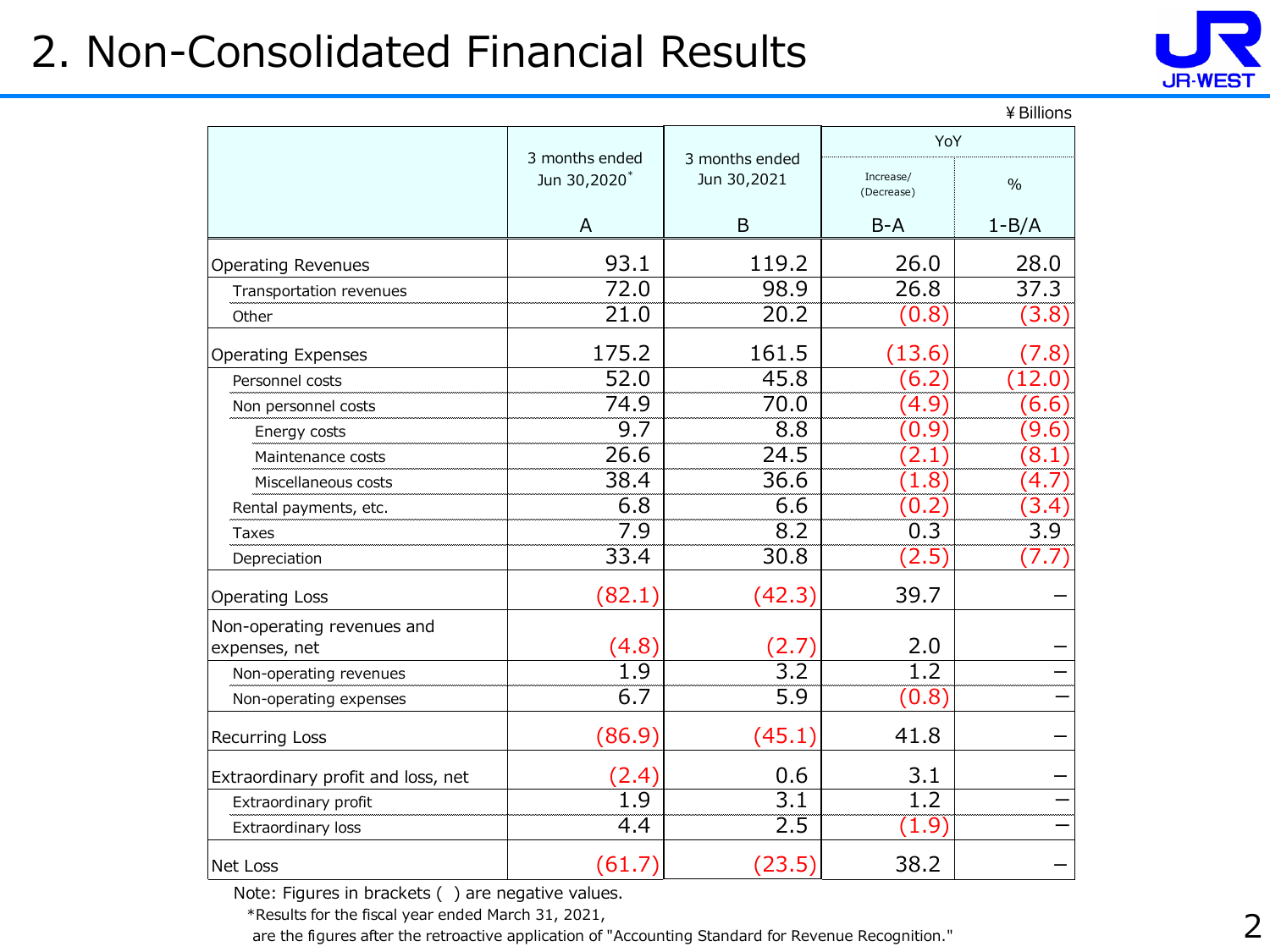#### 3. Major Factors of Increase/Decrease in Transportation Revenues



¥Billions

|                    |      |                     |             | Results for 3 months ended June 30,2021 |      |  |
|--------------------|------|---------------------|-------------|-----------------------------------------|------|--|
| Transportation     |      | Increase/(Decrease) | YoY         | Major factors                           |      |  |
| revenues           |      | $\%$<br>Amount      |             |                                         |      |  |
|                    |      |                     |             | Fundamental trend 0.0%                  |      |  |
|                    |      |                     |             | Special factors                         |      |  |
|                    |      |                     |             | ·Rebound from COVID-19 (Domestic)       | 14.3 |  |
| Shinkansen         | 37.0 | 14.5                | 64.3        |                                         |      |  |
|                    |      |                     |             |                                         |      |  |
|                    |      |                     |             |                                         |      |  |
|                    |      |                     |             | etc.                                    |      |  |
|                    | 48.0 |                     |             | Fundamental trend 0.0%                  |      |  |
|                    |      |                     | 9.3<br>24.1 | Special factors                         |      |  |
| Kansai Urban Area  |      |                     |             | ·Rebound from COVID-19 (Domestic)       | 9.2  |  |
| (Kyoto-Osaka-      |      |                     |             |                                         |      |  |
| Kobe Area)         |      |                     |             |                                         |      |  |
|                    |      |                     |             |                                         |      |  |
|                    |      |                     |             | etc.                                    |      |  |
|                    |      |                     |             | Fundamental trend 0.0%                  |      |  |
|                    |      |                     |             | Special factors                         |      |  |
| Other              |      |                     |             | ·Rebound from COVID-19 (Domestic)       | 2.9  |  |
| lines              | 13.8 | 3.0                 | 28.5        |                                         |      |  |
|                    |      |                     |             |                                         |      |  |
|                    |      |                     |             |                                         |      |  |
|                    |      |                     |             | etc.                                    |      |  |
| Conventional lines | 61.8 | 12.3                | 25.0        |                                         |      |  |
| Total              | 98.9 | 26.8                | 37.3        |                                         |      |  |

Note1: Revenues from luggage transportation are omitted due to the small amount.

Note2: Figures in brackets () are negative values.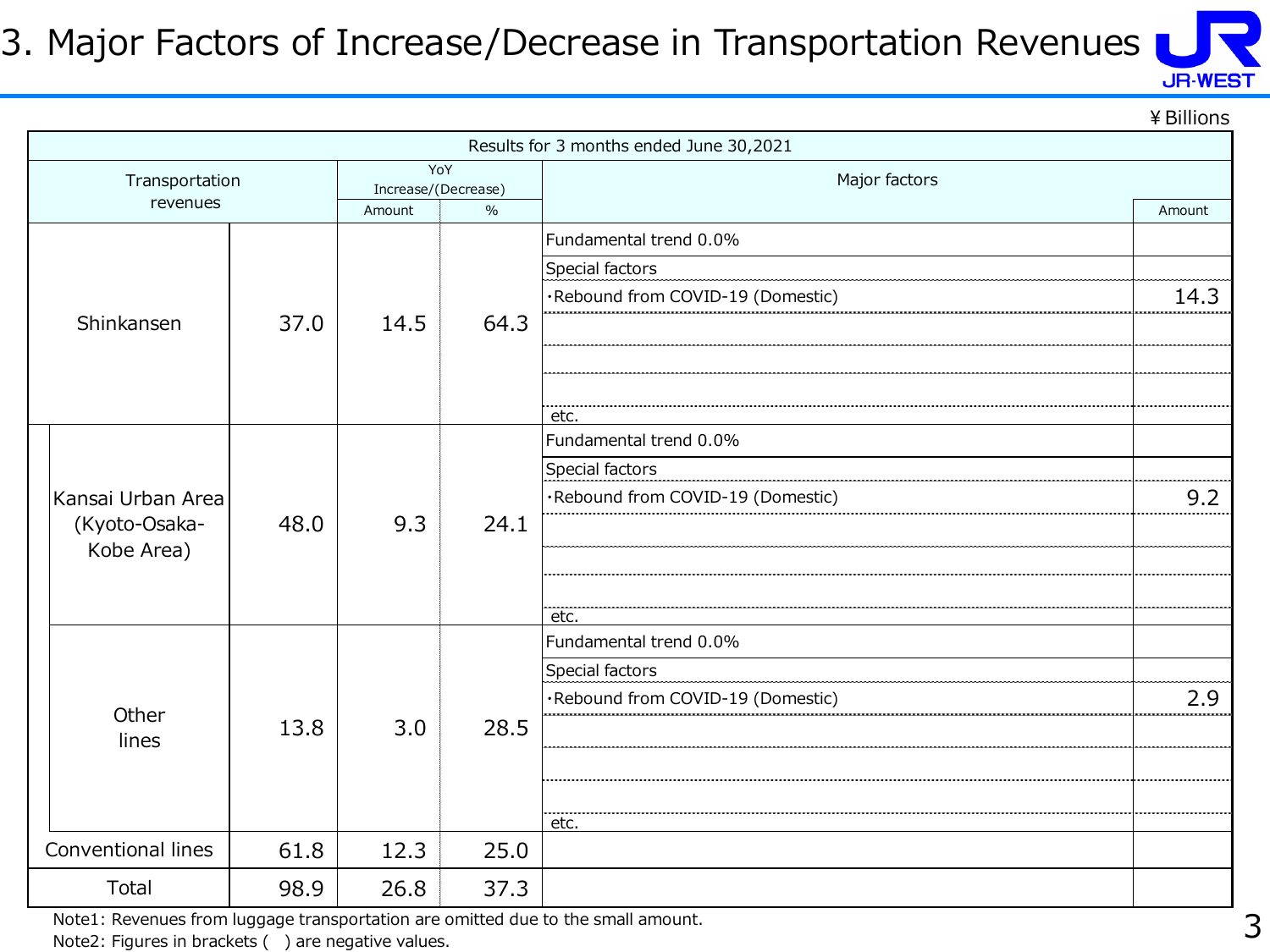#### 4. Transportation Revenues and Passenger-Kilometers



|                                              | <b>Transportation Revenues</b> |                                    |               | Passenger-Kilometers |                                    |                |  |
|----------------------------------------------|--------------------------------|------------------------------------|---------------|----------------------|------------------------------------|----------------|--|
|                                              |                                | ¥ Billions                         |               |                      | Millions of passenger-kilometers   |                |  |
|                                              |                                | 3 months (1Q)<br>$(4/1 \sim 6/30)$ |               |                      | 3 months (1Q)<br>$(4/1 \sim 6/30)$ |                |  |
|                                              | FY2021.3*                      | FY2022.3                           | YoY           | FY2021.3             | FY2022.3                           | YoY            |  |
| Total                                        | 72.0                           | 98.9                               | 26.8<br>37.3% | 6,816                | 8,398                              | 1,581<br>23.2% |  |
| Shinkansen                                   | 22.5                           | 37.0                               | 14.5<br>64.3% | 1,042                | 1,697                              | 655<br>62.9%   |  |
| <b>Commuter Passes</b>                       | 2.5                            | 2.6                                | 0.1<br>4.8%   | 197                  | 211                                | 14<br>7.3%     |  |
| Non-Commuter Passes                          | 19.9                           | 34.3                               | 14.3<br>71.9% | 844                  | 1,486                              | 641<br>75.9%   |  |
| <b>Conventional Lines</b>                    | 49.4                           | 61.8                               | 12.3<br>25.0% | 5,773                | 6,700                              | 926<br>16.0%   |  |
| <b>Commuter Passes</b>                       | 28.0                           | 30.4                               | 2.4<br>8.6%   | 4,631                | 5,049                              | 417<br>9.0%    |  |
| Non-Commuter Passes                          | 21.4                           | 31.4                               | 9.9<br>46.5%  | 1,141                | 1,651                              | 509<br>44.6%   |  |
| Kansai Urban Area<br>(Kyoto-Osaka-Kobe Area) | 38.7                           | 48.0                               | 9.3<br>24.1%  | 4,587                | 5,351                              | 763<br>16.6%   |  |
| <b>Commuter Passes</b>                       | 22.9                           | 24.9                               | 1.9<br>8.6%   | 3,737                | 4,108                              | 370<br>9.9%    |  |
| Non-Commuter Passes                          | 15.7                           | 23.1                               | 7.3<br>46.7%  | 849                  | 1,242                              | 393<br>46.3%   |  |
| <b>Other Lines</b>                           | 10.7                           | 13.8                               | 3.0<br>28.5%  | 1,186                | 1,349                              | 163<br>13.8%   |  |
| <b>Commuter Passes</b>                       | 5.0                            | 5.4                                | 0.4<br>8.8%   | 893                  | 941                                | 47<br>5.3%     |  |
| Non-Commuter Passes                          | 5.7                            | 8.3                                | 2.6<br>45.9%  | 292                  | 408                                | 116<br>39.7%   |  |

Note: Figures in brackets ( ) are negative values.

\*Results for the fiscal year ended March 31, 2021,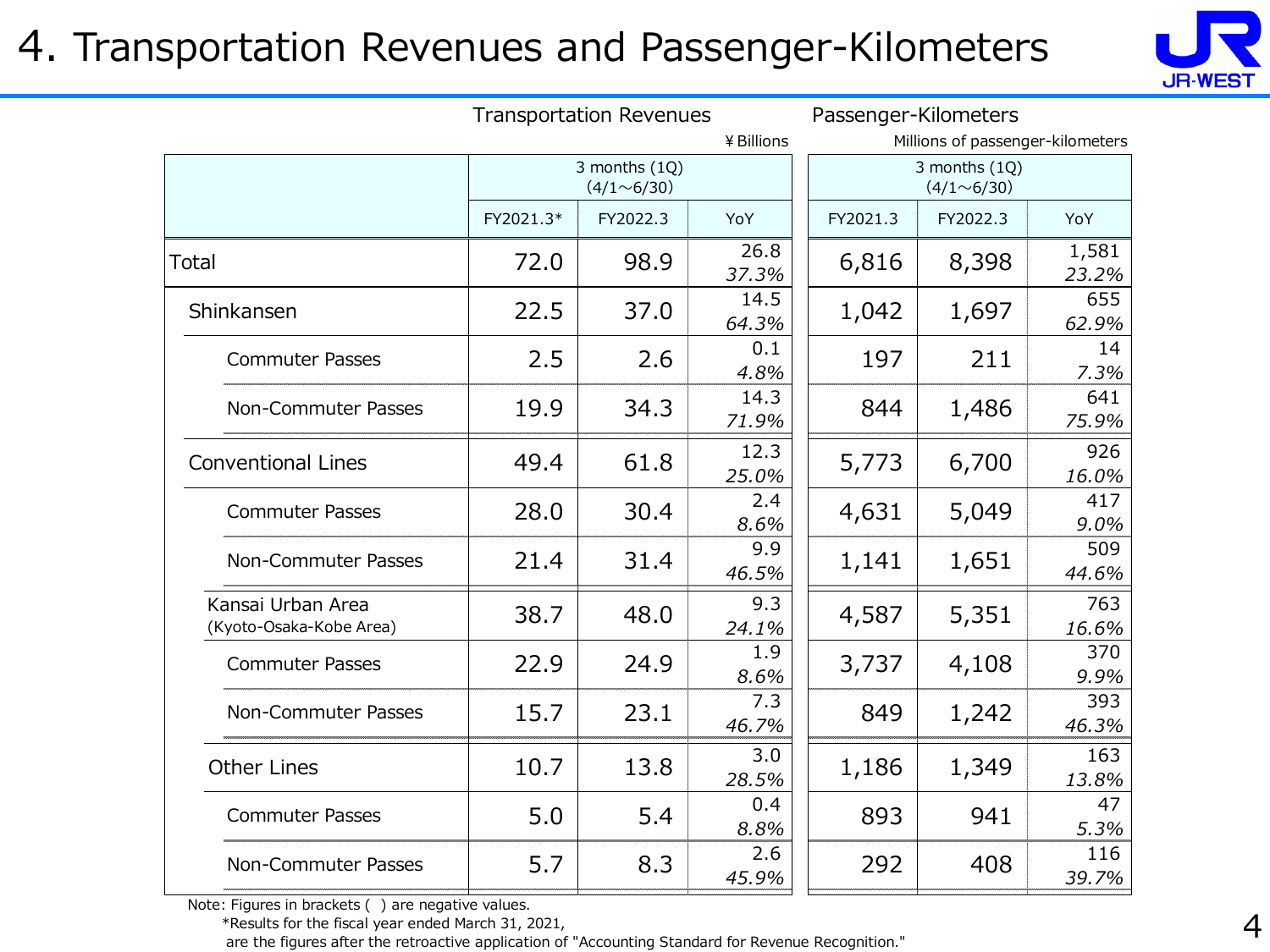#### 5. Major Factors of Increase/Decrease in Operating Expenses (Non-consolidated)



¥Billions

|                               | Results for 3 months ended June 30,2021 |                         |        |                                                                                              |  |  |
|-------------------------------|-----------------------------------------|-------------------------|--------|----------------------------------------------------------------------------------------------|--|--|
|                               |                                         | YoY                     |        |                                                                                              |  |  |
|                               |                                         | Increase/<br>(Decrease) | $\%$   | Major factors (YoY)                                                                          |  |  |
| Personnel costs               | 45.8                                    | (6.2)                   | (12.0) | ·Decrease in personnel, bonus, etc.                                                          |  |  |
| Energy costs                  | 8.8                                     | (0.9)                   | (9.6)  | . Adjustment amout for fuel cost, etc.                                                       |  |  |
| Maintenance costs             | 24.5                                    | (2.1)<br>(8.1)          |        | ·Difference in progress of maintenance work<br>·Decrease due to limitation of measures, etc. |  |  |
| Miscellaneous costs           | 36.6                                    | (1.8)                   | (4.7)  | ·Decrease in payments for other JR companies, advertising expenses, etc.                     |  |  |
| Rental Payments, etc.         | 6.6                                     | (0.2)                   |        | $(3.4)$ $\cdot$ Decrease in rental payments for JR Tozai Line, etc.                          |  |  |
| Taxes                         | 8.2                                     | 0.3                     | 3.9    | . Increase in business tax on corporations, etc.                                             |  |  |
| Depreciation and amortization | 30.8                                    | (2.5)                   | (7.7)  | $\cdot$ Revision of method of depreciation for Shinkansen rolling stock, etc.                |  |  |
| Total                         | 161.5                                   | (13.6)                  | (7.8)  |                                                                                              |  |  |

Note: Figures in brackets ( ) are negative values.

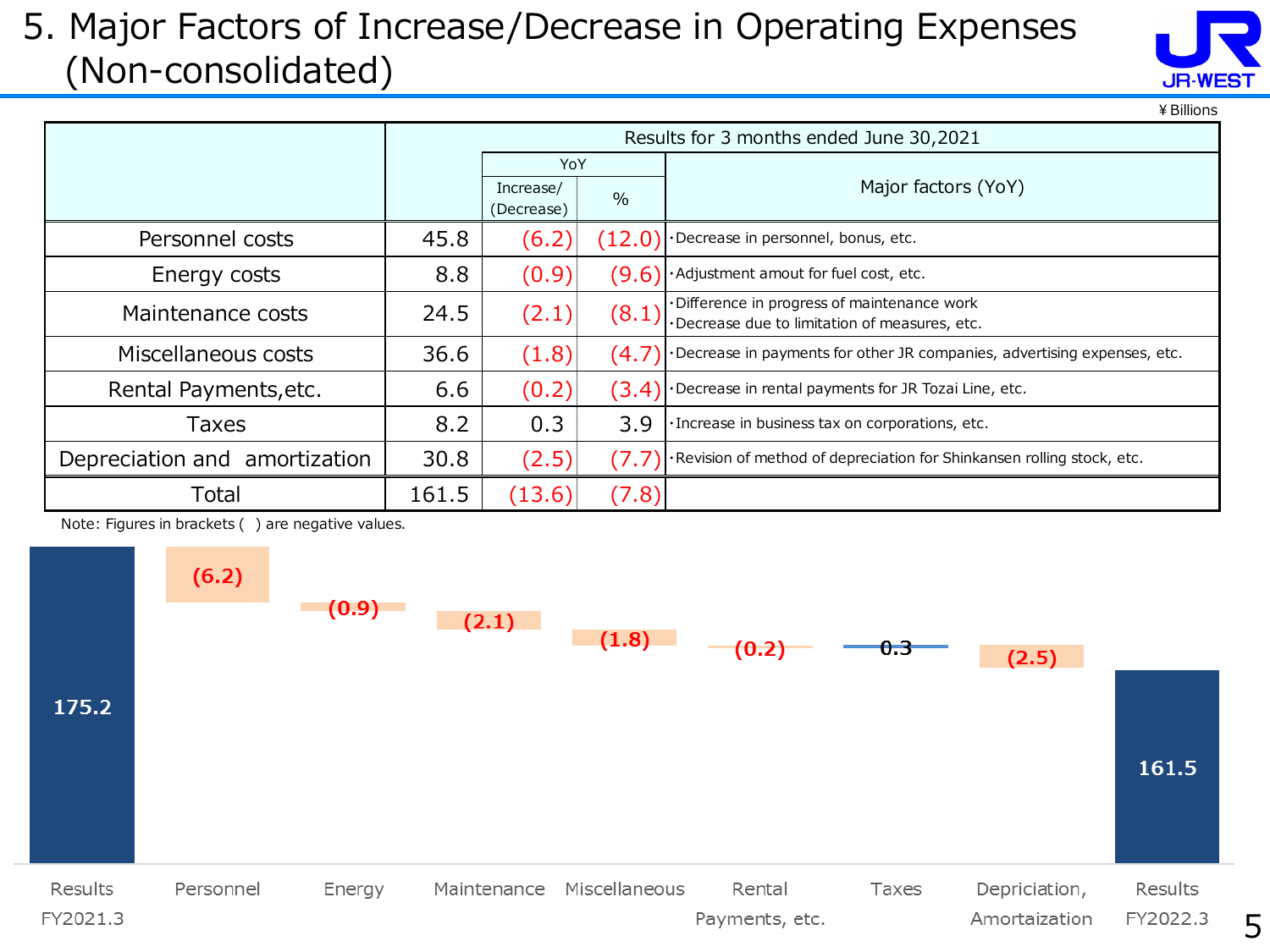## 6. Consolidated Financial Results



¥Billions

|                                          |                                            |                               | YoY                     |           |  |
|------------------------------------------|--------------------------------------------|-------------------------------|-------------------------|-----------|--|
|                                          | 3 months ended<br>Jun 30,2020 <sup>*</sup> | 3 months ended<br>Jun 30,2021 | Increase/<br>(Decrease) | $\%$      |  |
|                                          | $\mathsf{A}$                               | B                             | $B-A$                   | $1 - B/A$ |  |
| <b>Operating Revenues</b>                | 184.5                                      | 201.9                         | 17.3                    | 9.4       |  |
| <b>Operating Expenses</b>                | 278.8                                      | 251.3                         | (27.4)                  | (9.9)     |  |
| Operating Loss                           | (94.2)                                     | (49.3)                        | 44.8                    |           |  |
| Non-operating revenues and expenses, net | (5.5)                                      | (2.1)                         | 3.3                     |           |  |
| Non-operating revenues                   | 1.4                                        | 4.6                           | 3.1                     |           |  |
| Non-operating expenses                   | 7.0                                        | 6.8                           | (0.2)                   |           |  |
| Recurring Loss                           | (99.8)                                     | (51.5)                        | 48.2                    |           |  |
| Extraordinary profit and loss, net       | (8.2)                                      | (0.3)                         | 7.8                     |           |  |
| Extraordinary profit                     | 2.3                                        | 4.3                           | 1.9                     |           |  |
| Extraordinary loss                       | 10.5                                       | 4.7                           | (5.8)                   |           |  |
| Loss attributable to owners of parent    | (76.7)                                     | (32.0)                        | 44.7                    |           |  |
| Comprehensive Income                     | (79.0)                                     | (33.0)                        | 45.9                    |           |  |

Note: Figures in brackets ( ) are negative values.

\*Results for the fiscal year ended March 31, 2021,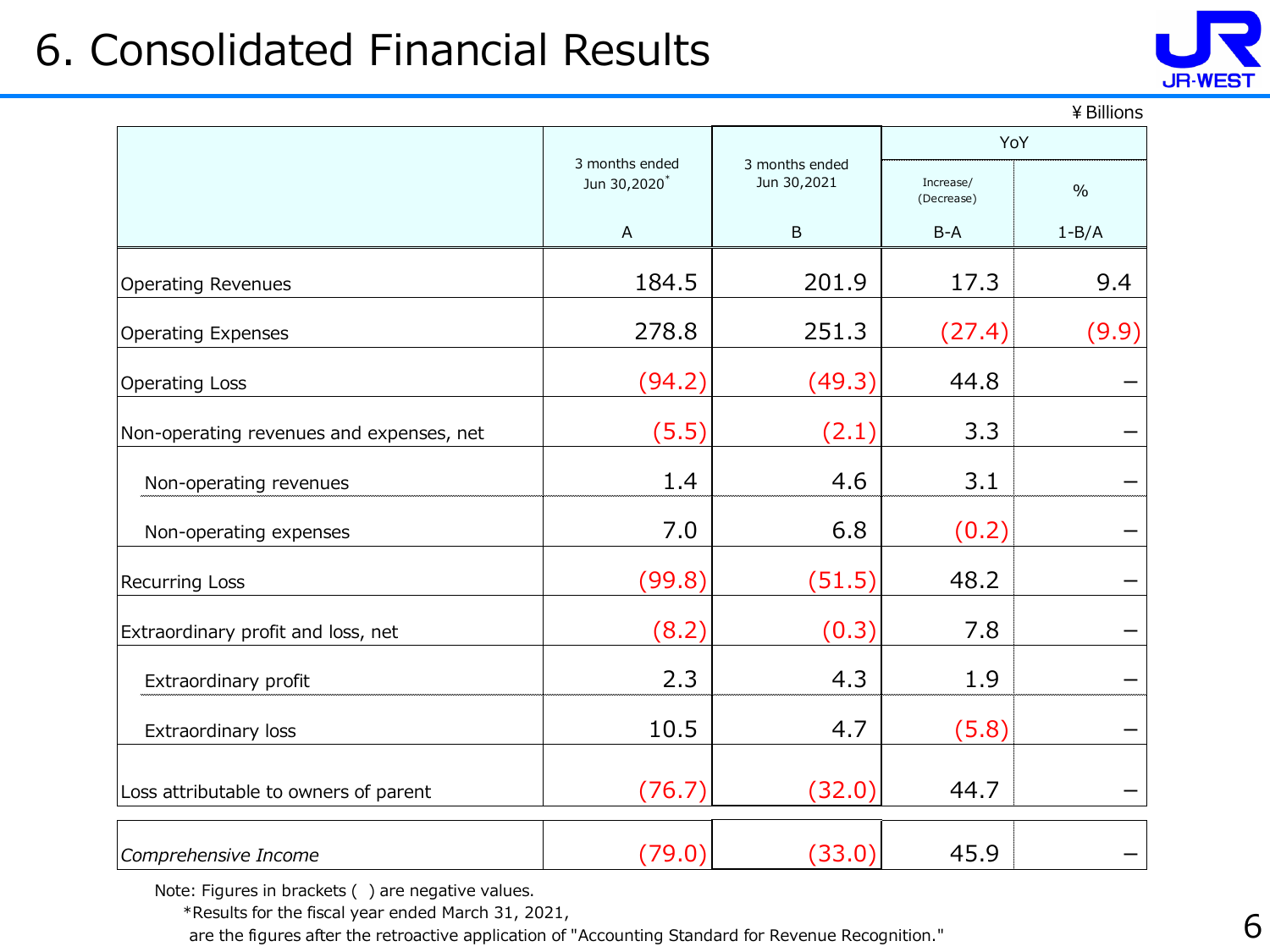#### 7. Consolidated Financial Results (Segment Information)



|                                                                 |                           |                |                         | ¥ Billions |
|-----------------------------------------------------------------|---------------------------|----------------|-------------------------|------------|
|                                                                 | 3 months ended            | 3 months ended | YoY                     |            |
|                                                                 | Jun 30,2020 <sup>*3</sup> | Jun 30,2021    | Increase/<br>(Decrease) | $\%$       |
|                                                                 | A                         | B              | $B-A$                   | $1 - B/A$  |
| Operating Revenues*1                                            | 184.5                     | 201.9          | 17.3                    | 9.4        |
| Transportation                                                  | 82.7                      | 110.8          | 28.0                    | 34.0       |
| Retail                                                          | 18.1                      | 25.8           | 7.7                     | 43.0       |
| Sales of goods and food services                                | 15.1                      | 21.5           | 6.4                     | 42.6       |
| [Accommodation-oriented budget hotels] (restated) <sup>*2</sup> | [0.5]                     | $[1.3]$        | [0.7]                   | [137.6]    |
| Department stores                                               | 2.1                       | 3.3            | 1.2                     | 59.6       |
| Real estate                                                     | 29.0                      | 32.6           | 3.6                     | 12.5       |
| Shopping center                                                 | 6.8                       | 9.0            | 2.2                     | 32.4       |
| Real estate lease and sale                                      | 21.4                      | 23.1           | 1.6                     | 7.8        |
| [Real estate sale](restated)                                    | [9.7]                     | $[11.2]$       | (1.4)                   | [15.3]     |
| Other businesses                                                | 54.7                      | 32.6           | (22.1)                  | (40.4)     |
| Hotel                                                           | 1.6                       | 3.3            | 1.6                     | 99.7       |
| Nippon Travel Agency                                            | 35.7                      | 12.0           | (23.7)                  | (66.4)     |
| Operating Income (Loss) <sup>*1</sup>                           | (94.2)                    | (49.3)         | 44.8                    |            |
| Transportation                                                  | (86.6)                    | (47.4)         | 39.2                    |            |
| Retail                                                          | (5.6)                     | (3.8)          | 1.8                     |            |
| Sales of goods and food services                                | (4.8)                     | (3.0)          | 1.8                     |            |
| Department stores                                               | (0.7)                     | (0.6)          | 0.1                     |            |
| Real estate                                                     | 6.6                       | 8.3            | 1.7                     | 26.9       |
| Shopping center                                                 | $\left( 1.1\right)$       | 0.6            | 1.7                     |            |
| Real estate lease and sale                                      | 5.5                       | 5.2            | (0.2)                   | (5.1)      |
| Other businesses                                                | 7.7                       | (7.0)          | 0.7                     |            |
| Hotel                                                           | (3.5)                     | (3.0)          | 0.4                     |            |
| Nippon Travel Agency                                            | (2.6)                     | (2.8)          | (0.1)                   |            |

Note: Figures in brackets ( ) are negative values.

\*1 The breakdowns of operating revenues and operating income by each segment are the sums of those of major subsidiaries.

\*2 Figures in brackets 【 】 are the sales of accommodation-oriented budget hotel, "VIA INN", sales, excluding Asakusa (other businesses segment), and Hiroshima Kanayamacho (other businesses segment) locations.

\*3 Results for the fiscal year ended March 31, 2021,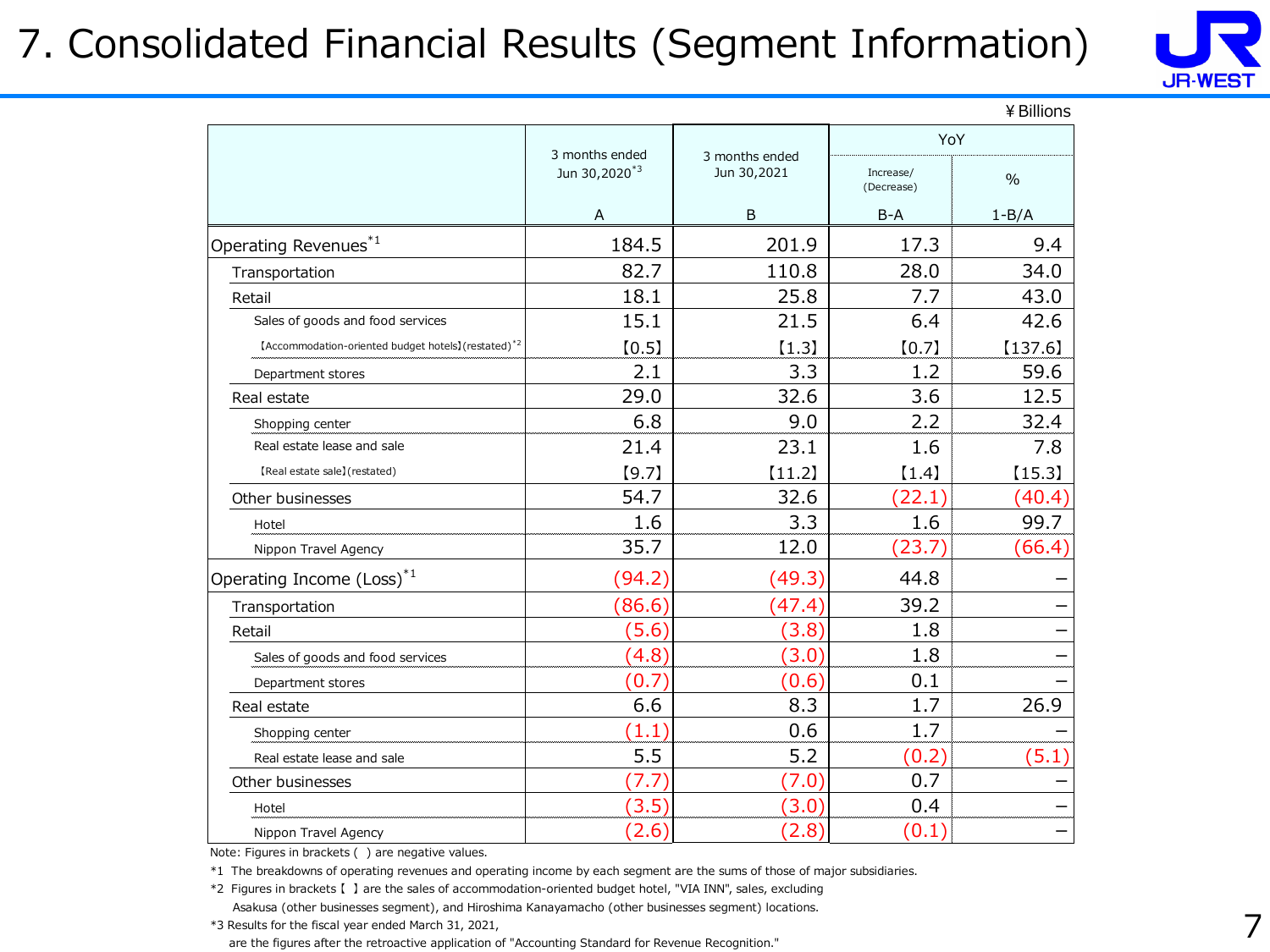#### 8. Major Factors of Increase/Decrease in Each Segment



\ Billions

|                         |                      |                           |       | Results FY2022.3        |               |                                                               |  |  |  |
|-------------------------|----------------------|---------------------------|-------|-------------------------|---------------|---------------------------------------------------------------|--|--|--|
|                         |                      |                           |       |                         | YoY           |                                                               |  |  |  |
|                         |                      |                           |       | Increase/<br>(Decrease) | $\frac{0}{0}$ | Major factors (YoY)                                           |  |  |  |
|                         | Sales of goods       | <b>Operating Revenues</b> | 21.5  | 6.4                     | 42.6          |                                                               |  |  |  |
| Retail                  | and food services    | <b>Operating Loss</b>     | (3.0) | 1.8                     |               | ·Rebound from COVID-19, etc.                                  |  |  |  |
|                         | Department stores    | Operating Revenues        | 3.3   | 1.2                     | 59.6          |                                                               |  |  |  |
|                         |                      | Operating Loss            | (0.6) | 0.1                     |               |                                                               |  |  |  |
|                         | Shopping center      | Operating Revenues        | 9.0   | 2.2                     | 32.4          | ·Rebound from COVID-19, etc.                                  |  |  |  |
| Real estate             |                      | Operating Income          | 0.6   | 1.7                     |               |                                                               |  |  |  |
|                         | Real estate lease    | Operating Revenues        | 23.1  | 1.6                     |               | $7.8$ . Increase in number of residences sold, etc.           |  |  |  |
|                         | and sale             | Operating Income          | 5.2   | (0.2)                   | (5.1)         | ·Decrease in Operating income ratio of real estate sale, etc. |  |  |  |
|                         | Hotel                | Operating Revenues        | 3.3   | 1.6                     | 99.7          | ·Rebound from COVID-19, etc.                                  |  |  |  |
| <b>Other Businesses</b> |                      | <b>Operating Loss</b>     | (3.0) | 0.4                     |               |                                                               |  |  |  |
|                         | Nippon travel agency | Operating Revenues        | 12.0  | (23.7)                  | (66.4)        | ·COVID-19, etc.                                               |  |  |  |
|                         |                      | Operating Loss            | (2.8) | (0.1)                   |               |                                                               |  |  |  |

Note: Figures in brackets ( ) are negative values.

 $*$  Operating revenues are the revenues from third parties ( = customers).

The breakdowns of operating revenues by each segment are the sums of revenues of major subsidiaries.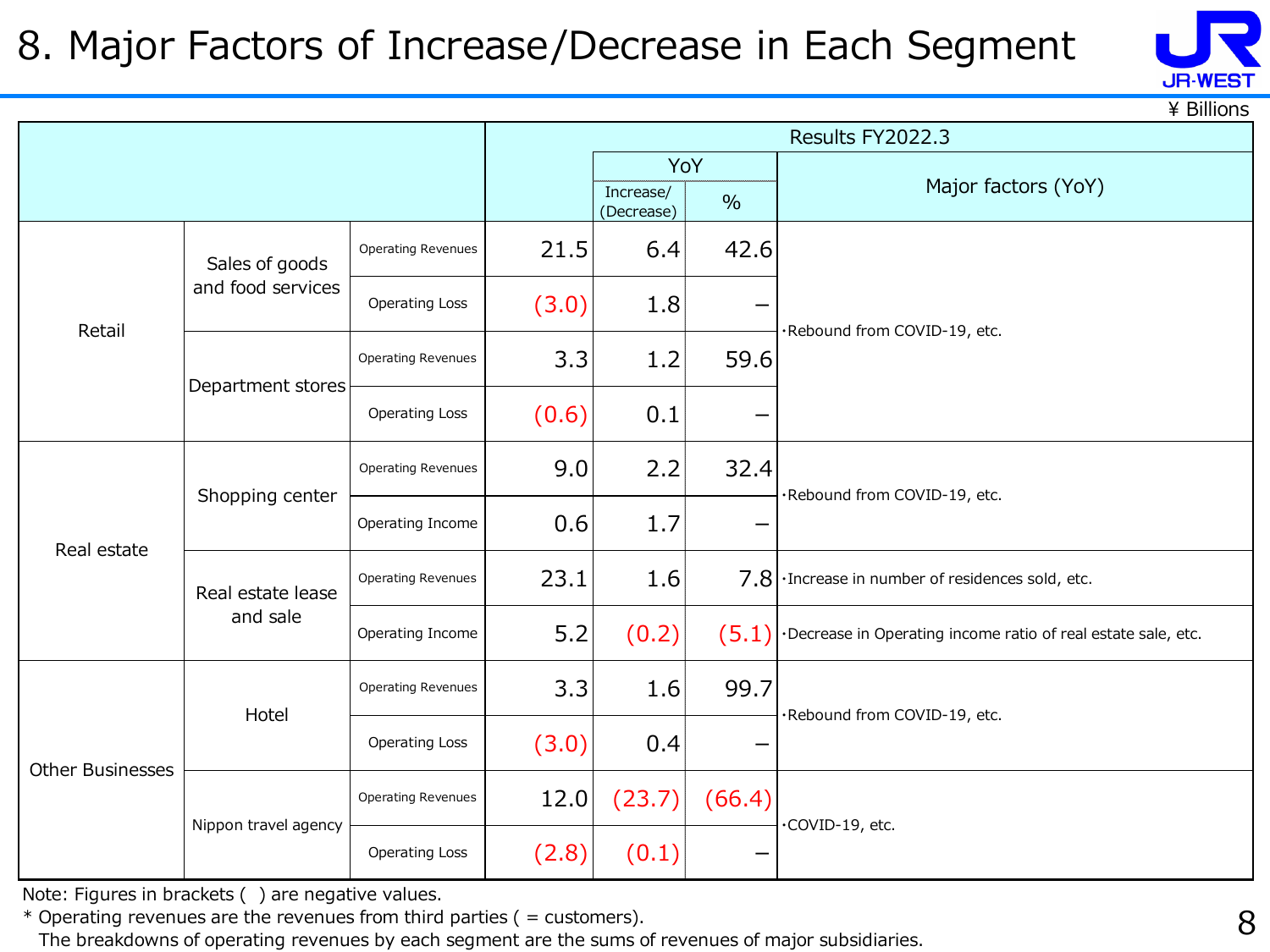

¥Billions

|                                        | As of March 31,<br>$2021$ *<br>$\mathsf{A}$ | As of June 30,<br>2021<br>B | <b>Difference</b><br>increase/(decrease)<br>$B-A$ |
|----------------------------------------|---------------------------------------------|-----------------------------|---------------------------------------------------|
| Assets                                 | 3,477.3                                     | 3,543.6                     | 66.2                                              |
| Liabilities                            | 2,521.1                                     | 2,630.3                     | 109.2                                             |
| Net assets                             | 956.2                                       | 913.3                       | (42.9)                                            |
| Balance of Long-term Debt and Payables | 1,559.5                                     | 1,736.4                     | 176.9                                             |
| [Average interest rate (%) ]           | $[1.28]$                                    | (1.19)                      | [(0.09)]                                          |
| Shinkansen Purchase Liability          | 100.9                                       | 100.9                       |                                                   |
| [Average interest rate (%) ]           | [6.55]                                      | [6.55]                      | $(-)$                                             |
| <b>Bonds</b>                           | 839.9                                       | 999.9                       | 160.0                                             |
| (Average interest rate (%) ]           | (1.11)                                      | $[1.00]$                    | [(0.11)]                                          |
| Equity ratio (%)                       | 24.5                                        | 22.9                        | (1.6)                                             |
| Net assets per share $(4)$             | 4,461.46                                    | 4,240.78                    | (220.68)                                          |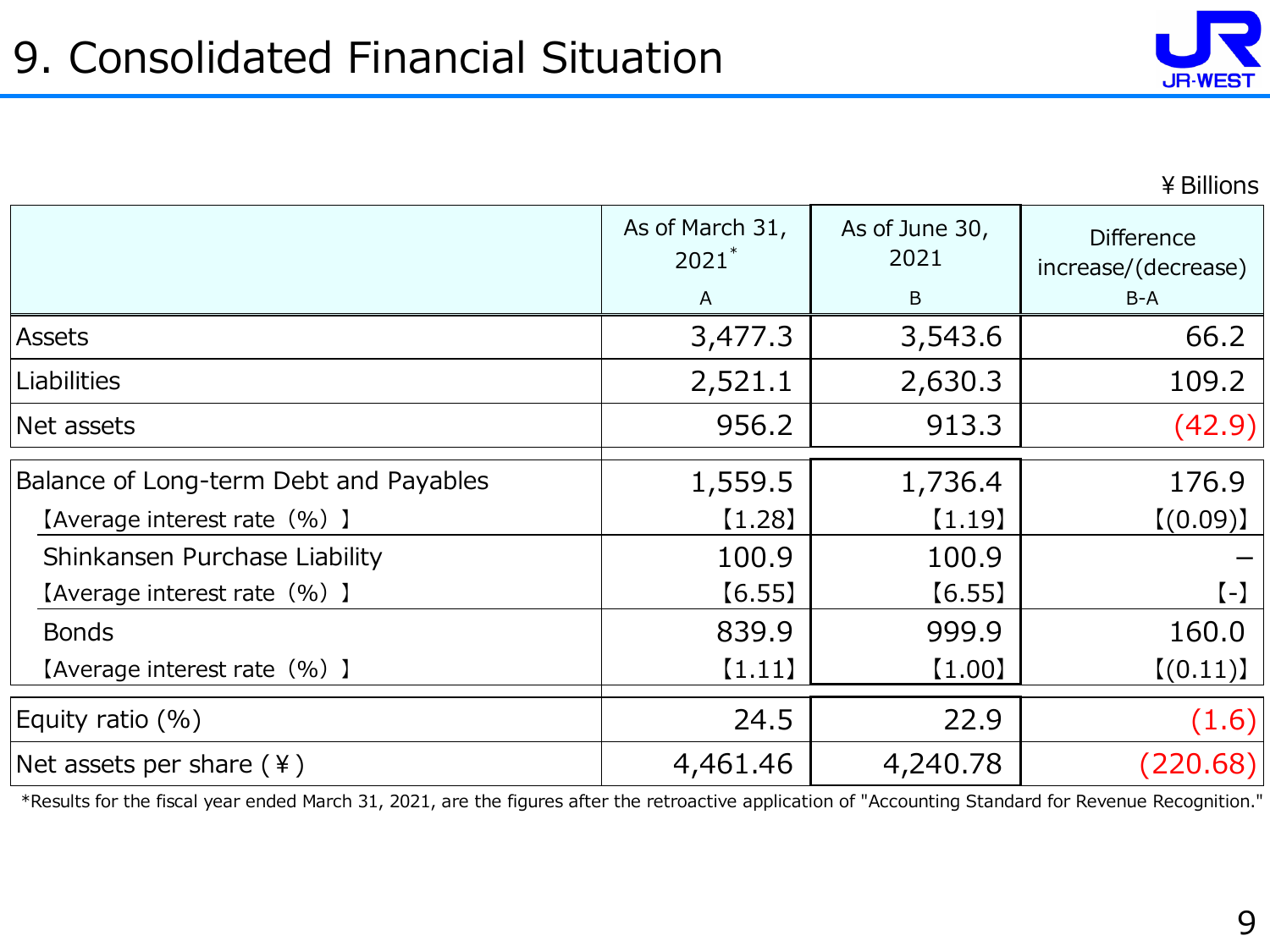## 10. Non-Consolidated Financial Forecasts



|                                          | <b>Results</b> | Forecasts FY2022.3 |                |                         | YoY                      | <b>Difference</b><br>between the |  |
|------------------------------------------|----------------|--------------------|----------------|-------------------------|--------------------------|----------------------------------|--|
|                                          | FY2021.3*      | As of Apr 30       | As of Jul 30   | Increase/<br>(Decrease) | $\frac{0}{0}$            | forecasts                        |  |
|                                          | A              | B                  | $\mathsf{C}$   | $C-A$                   | $1-C/A$                  | Increase/<br>$C-B$               |  |
| <b>Operating Revenues</b>                | 506.8          | 736.5              | 589.0          | 82.1                    | 16.2                     | (147.5)                          |  |
|                                          |                |                    | ~0.622.0       | ~115.1                  | ~22.7                    | $\sim$ (114.5)                   |  |
| Transportation revenues                  | 419.0          | 643.0              | 499.0          | 79.9                    | 19.1                     | (144.0)                          |  |
|                                          |                |                    | $\sim$ 532.0   | $\sim$ 112.9            | $\sim$ 27.0              | $\sim$ (111.0)                   |  |
| Other                                    | 87.8           | 93.5               | 90.0           | 2.1                     | 2.5                      | (3.5)                            |  |
| <b>Operating Expenses</b>                | 740.6          | 733.5              | 723.0          | (17.6)                  | (2.4)                    | (10.5)                           |  |
| Personnel costs                          | 183.8          | 180.5              | 179.0          | (4.8)                   | (2.7)                    | (1.5)                            |  |
| Non personnel costs                      | 354.4          | 361.0              | 353.5          | (0.9)                   | (0.3)                    | (7.5)                            |  |
| Energy costs                             | 39.5           | 39.5               | 39.5           | (0.0)                   | (0.2)                    |                                  |  |
| Maintenance costs                        | 151.9          | 143.5              | 139.5          | (12.4)                  | (8.2)                    | (4.0)                            |  |
| Miscellaneous costs                      | 162.8          | 178.0              | 174.5          | 11.6                    | 7.1                      | (3.5)                            |  |
| Rental payments, etc.                    | 27.6           | 27.0               | 27.0           | (0.6)                   | (2.3)                    |                                  |  |
| Taxes                                    | 33.6           | 36.0               | 34.5           | 0.8                     | 2.4                      | (1.5)                            |  |
| Depreciation                             | 141.0          | 129.0              | 129.0          | (12.0)                  | (8.5)                    |                                  |  |
| Operating Income (Loss)                  | (233.8)        | 3.0                | (134.0)        | 99.8                    |                          | (137.0)                          |  |
|                                          |                |                    | $\sim$ (101.0) | ~132.8                  |                          | $\sim$ (104.0)                   |  |
| Non-operating revenues and expenses, net | (16.9)         | (17.0)             | (14.5)         | 2.4                     | (14.5)                   | 2.5                              |  |
| Non-operating revenues                   | 8.4            | 6.5                | 9.0            | 0.5                     |                          | 2.5                              |  |
| Non-operating expenses                   | 25.3           | 23.5               | 23.5           | (1.8)                   |                          |                                  |  |
| Recurring Loss                           | (250.7)        | (14.0)             | (148.5)        | 102.2                   | —                        | (134.5)                          |  |
|                                          |                |                    | $\sim$ (115.5) | ~135.2                  |                          | $\sim$ (101.5)                   |  |
| Extraordinary profit and loss, net       | (23.9)         | 17.5               | 23.5           | 47.4                    |                          | 6.0                              |  |
| Extraordinary profit                     | 25.0           |                    |                |                         |                          |                                  |  |
| Extraordinary loss                       | 49.0           |                    |                |                         | -                        |                                  |  |
| Net Income (Loss)                        | (217.3)        | 2.5                | (117.0)        | 100.3                   | $\overline{\phantom{0}}$ | (119.5)                          |  |
|                                          |                |                    | $\sim (84.0)$  | ~133.3                  |                          | $\sim (86.5)$                    |  |

Note: Figures in brackets ( ) are negative values.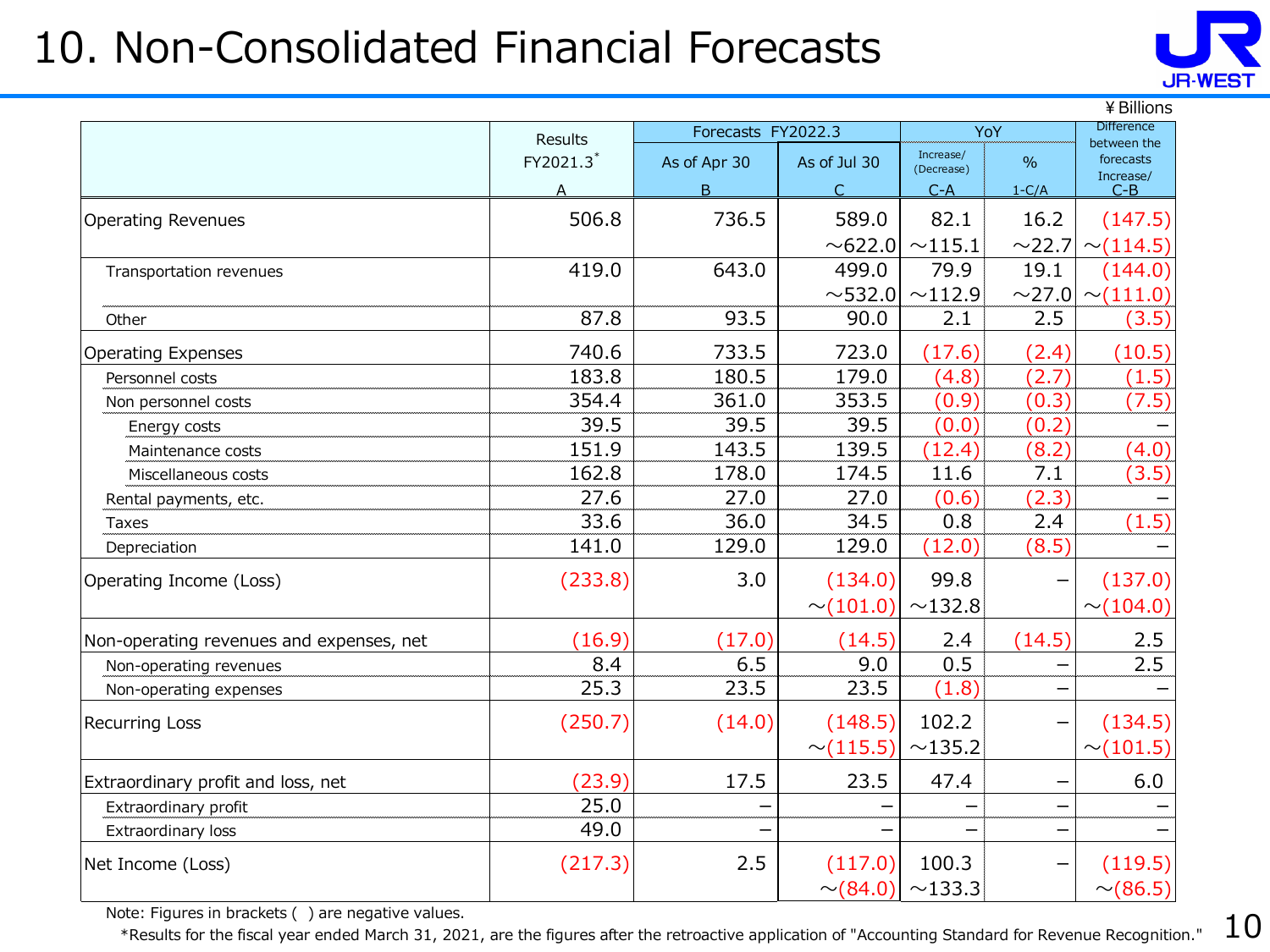### 11. Transportation Revenue Forecasts

|  | ¥ Billions                            |              |                              |               |                                      |                    |                                          |  |  |
|--|---------------------------------------|--------------|------------------------------|---------------|--------------------------------------|--------------------|------------------------------------------|--|--|
|  | Forecasts FY2022.3                    |              |                              |               |                                      |                    |                                          |  |  |
|  | Transportation                        |              | YoY<br>Increase/(Decrease)   |               | Major factors                        |                    | Difference from the<br>previous forecast |  |  |
|  | revenues                              |              | Amount                       | $\frac{9}{6}$ |                                      | Amount             | Increase/(Decrease)                      |  |  |
|  |                                       |              |                              |               | Fundamental trend 0.0%               |                    |                                          |  |  |
|  |                                       |              |                              |               | Special factors                      |                    |                                          |  |  |
|  | Shinkansen                            | 214.5        | 48.9                         | 29.6          | ·Rebound from COVID-19 (Domestic)    | $+46.2 \sim +66.7$ | (99.0)                                   |  |  |
|  |                                       | $\sim$ 237.5 | ~1.9                         |               | $\sim$ 43.5   Inbound                | $+0.5 \sim +0.8$   | $\sim$ (76.0)                            |  |  |
|  |                                       |              |                              |               | · Increase in domestic travel demand | $+2.1 \sim +4.3$   |                                          |  |  |
|  |                                       |              |                              |               | etc.                                 |                    |                                          |  |  |
|  | Kansai Urban<br>Area<br>(Kyoto-Osaka- |              |                              |               | Fundamental trend 0.0%               |                    |                                          |  |  |
|  |                                       |              | 217.5<br>23.3<br>$\sim$ 29.8 | 12.0          | Special factors                      |                    |                                          |  |  |
|  |                                       | $\sim$ 224.0 |                              |               | ·Rebound from COVID-19 (Domestic)    | $+21.7 \sim +27.7$ | (29.5)<br>$\sim$ (23.0)                  |  |  |
|  |                                       |              |                              |               | $\sim$ 15.4   Inbound                | $+0.4 \sim +0.7$   |                                          |  |  |
|  | Kobe Area)                            |              |                              |               | ·Increase in domestic travel demand  | $+0.1 \sim +0.3$   |                                          |  |  |
|  |                                       |              |                              |               | etc.                                 |                    |                                          |  |  |
|  |                                       |              |                              |               | Fundamental trend 0.0%               |                    |                                          |  |  |
|  |                                       |              |                              |               | Special factors                      |                    |                                          |  |  |
|  | Other                                 | 67.0         | 7.6                          | 12.9          | ·Rebound from COVID-19 (Domestic)    | $+6.3 \sim +9.4$   | (15.5)                                   |  |  |
|  | lines                                 | $\sim$ 70.5  | $\sim$ 11.1                  |               | $\sim$ 18.8   · Inbound              | $+0.1$             | $\sim$ (12.0)                            |  |  |
|  |                                       |              |                              |               | ·Increase in domestic travel demand  | $+0.2 \sim +0.5$   |                                          |  |  |
|  |                                       |              |                              |               | etc.                                 |                    |                                          |  |  |
|  | Conventional lines                    | 284.5        | 31.0                         | 12.2          |                                      |                    | (45.0)                                   |  |  |
|  |                                       | $\sim$ 294.5 | ~0.41.0                      | ~16.2         |                                      |                    | $\sim$ (35.0)                            |  |  |
|  | Total                                 | 499.0        | 79.9                         | 19.1          |                                      |                    | (144.0)                                  |  |  |
|  |                                       | $\sim$ 532.0 | ~112.9                       | $\sim$ 27.0   |                                      |                    | $\sim$ (111.0)                           |  |  |

Note1: Revenues from luggage transportation are omitted due to the small amount.

Note2: The rebound from COVID-19 in transportation revenues will be ¥75.0~106.0 billion (YoY), including inbound.

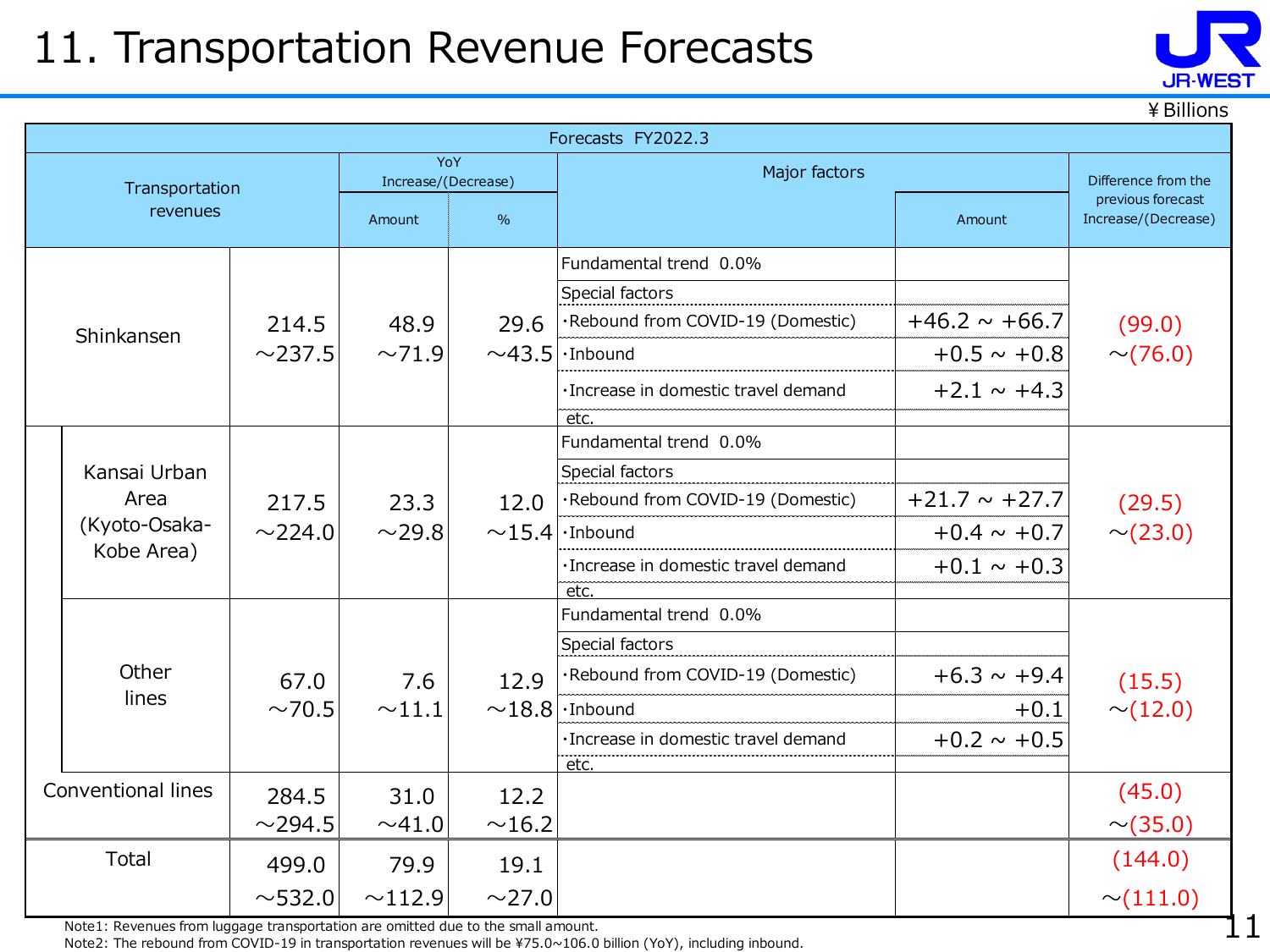#### 12. Operating Expenses Forecasts (Non-Consolidated)

|                               |                    |            |       |                                                                                              | ¥ Billions          |  |  |
|-------------------------------|--------------------|------------|-------|----------------------------------------------------------------------------------------------|---------------------|--|--|
|                               | Forecasts FY2022.3 |            |       |                                                                                              |                     |  |  |
|                               |                    | YoY        |       |                                                                                              | Difference from the |  |  |
|                               |                    | Increase/  | $\%$  | Major factors (YoY)                                                                          | previous forecast   |  |  |
|                               |                    | (Decrease) |       |                                                                                              | Increase/(Decrease) |  |  |
| Personnel costs               | 179.0              | (4.8)      | (2.7  | Decrease in personnel, bonus, overtime payments, etc.                                        | (1.5)               |  |  |
| Energy costs                  | 39.5               | (0.0)      | (0.2) |                                                                                              |                     |  |  |
| Maintenance costs             | 139.5              | (12.4)     | (8.2  | ·Decrease due to limitation of measures, etc.                                                | (4.0)               |  |  |
| Miscellaneous costs           | 174.5              | 11.6       | 7.1   | Increase in sales commisions, DX related expenses, etc.                                      | (3.5)               |  |  |
| Rental Payments, etc.         | 27.0               | (0.6)      | (2.3) | $\cdot$ Decrease in rental payments for JR Tozai Line, etc.                                  |                     |  |  |
| Taxes                         | 34.5               | 0.8        | 2.4   | Increase in business tax on corporations, etc.                                               | (1.5)               |  |  |
| Depreciation and amortization | 129.0              | (12.0)     | (8.5) | $\left  \cdot \right $ Revision of method of depreciation for Shinkansen rolling stock, etc. |                     |  |  |
| Total                         | 723.0              | (17.6)     | (2.4) |                                                                                              | (10.5)              |  |  |

Note: Figures in brackets ( ) are negative values.



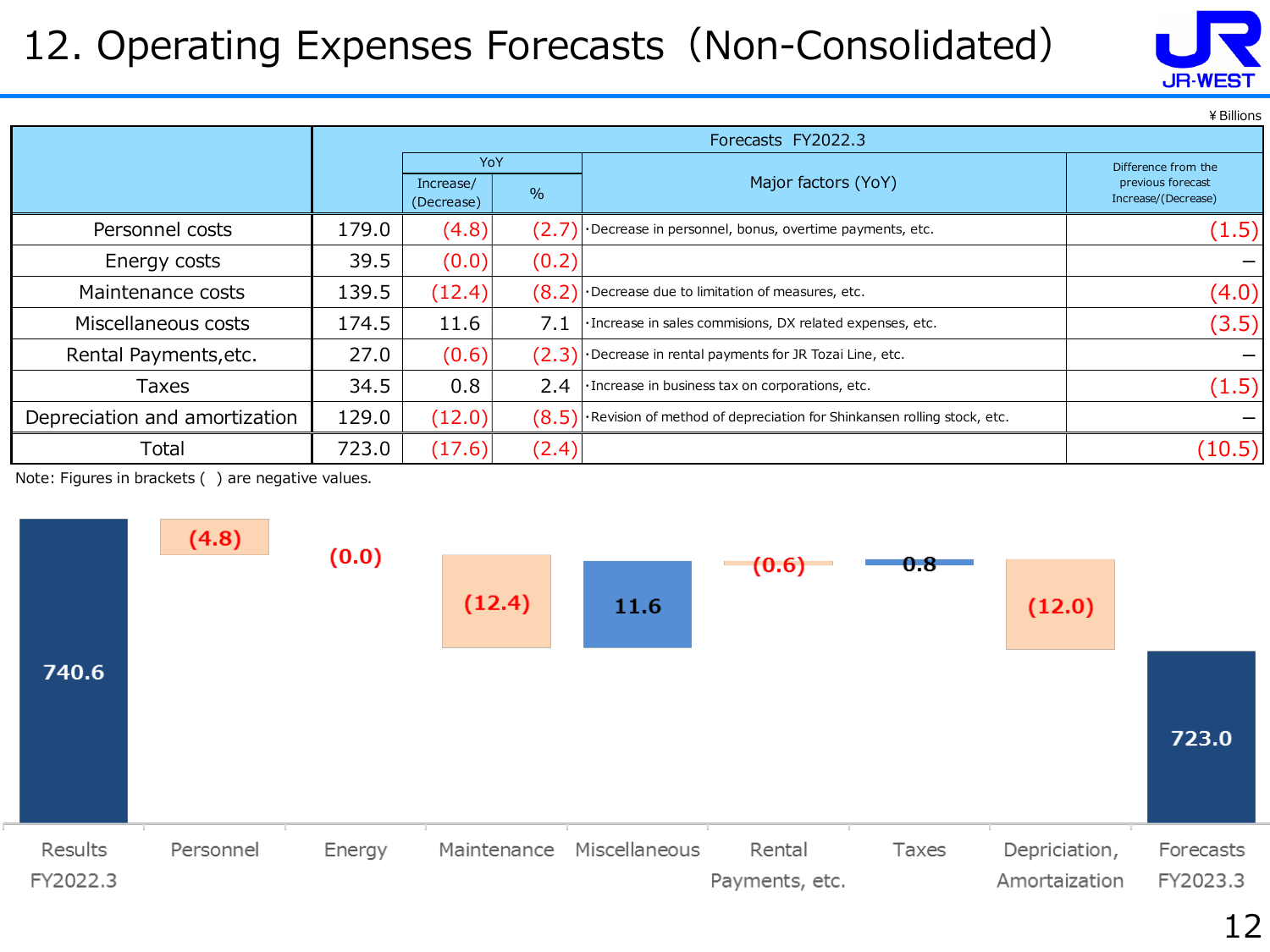## 13. Consolidated Financial Forecasts



|                                                | Results    | Forecasts FY2022.3 |                 | YoY                     | <b>Difference</b><br>between the |                        |
|------------------------------------------------|------------|--------------------|-----------------|-------------------------|----------------------------------|------------------------|
|                                                | FY2021.3*  | As of Apr 30       | As of Jul 30    | Increase/<br>(Decrease) | $\%$                             | forecasts<br>Increase/ |
|                                                | A          | B                  | $\mathsf{C}$    | $C-A$                   | $1-C/A$                          | $C-B$                  |
| <b>Operating Revenues</b>                      | 920.0      | 1,257.5            | 1,052.0         | 131.9                   | 14.3                             | (205.5)                |
|                                                |            |                    | ~1,089.0        | ~168.9                  | ~18.4                            | $\sim$ (168.5)         |
| <b>Operating Expenses</b>                      | 1,165.5    | 1,245.5            | 1,181.0         | 15.4                    | 1.3                              | (64.5)                 |
|                                                |            |                    | $\sim$ 1,183.0  | ~17.4                   | ${\sim}1.5$                      | $\sim$ (62.5)          |
| Operating Income (Loss)                        | (245.5)    | 12.0               | (129.0)         | 116.5                   |                                  | (141.0)                |
|                                                |            |                    | $\sim$ (94.0)   | ~151.5                  |                                  | $\sim$ (106.0)         |
| Non-operating revenues and expenses, net       | (11.8)     | (17.0)             | (12.5)          | (0.6)                   | 5.7                              | 4.5                    |
| Non-operating revenues                         | 13.0       | 6.9                | 13.2            | 0.1                     |                                  | 6.2                    |
| Non-operating expenses                         | 24.8       | 23.9               | 25.7            | 0.8                     |                                  | 1.7                    |
| <b>Recurring Loss</b>                          | (257.3)    | (5.0)              | (141.5)         | 115.8                   |                                  | (136.5)                |
|                                                |            |                    | $\sim$ (106.5)  | $\sim$ 150.8            |                                  | $\sim$ (101.5)         |
| Extraordinary profit and loss, net             | (17.3)     | 16.5               | 24.0            | 41.3                    |                                  | 7.5                    |
| Extraordinary profit                           | 31.9       |                    |                 |                         |                                  |                        |
| Extraordinary loss                             | 49.3       |                    |                 |                         |                                  |                        |
| Profit (Loss) attributable to owners of parent | (233.1)    | 3.0                | (116.5)         | 116.6                   |                                  | (119.5)                |
|                                                |            |                    | $\sim$ (81.5)   | $\sim$ 151.6            |                                  | $\sim$ (84.5)          |
|                                                | (1,219.57) | 15.69              | (609.29)        | 610.28                  |                                  |                        |
| Net income (Loss) per share(¥)                 |            |                    | $\sim$ (426.24) | $\sim$ 793.33           |                                  |                        |

Note: Figures in brackets ( ) are negative values.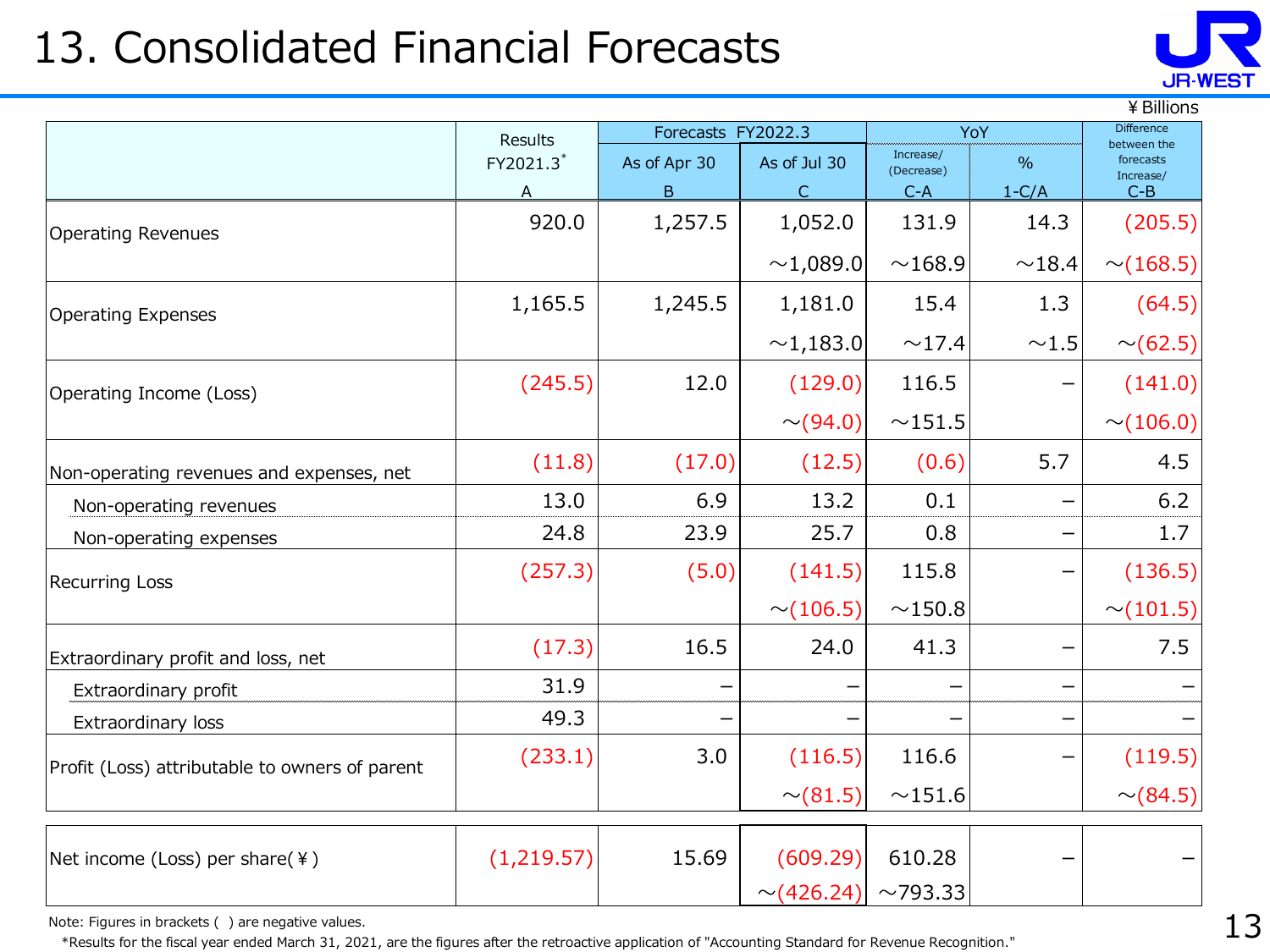# 14. Consolidated Financial Forecasts (Segment Information)

|                                                                     |                       |                    |                |                         |                           | ¥ Billions                           |
|---------------------------------------------------------------------|-----------------------|--------------------|----------------|-------------------------|---------------------------|--------------------------------------|
|                                                                     |                       | Forecasts FY2022.3 |                | YoY                     | Difference<br>between the |                                      |
|                                                                     | Results<br>FY2021.3*3 | As of Apr 30       | As of Jul 30   | Increase/<br>(Decrease) | $\frac{1}{2}$             | forecasts<br>Increase/<br>(Decrease) |
|                                                                     | A                     | B                  | $\mathsf{C}$   | $C-A$                   | $1-C/A$                   | $C-B$                                |
| Operating Revenues <sup>*1</sup>                                    | 920.0                 | 1,257.5            | 1,052.0        | 131.9                   | 14.3                      | (205.5)                              |
|                                                                     |                       |                    | $\sim$ 1,089.0 | ~168.9                  | $\sim$ 18.4               | $\sim$ (168.5)                       |
| Transportation                                                      | 469.7                 | 707.2              | 558.0          | 88.2                    | 18.8                      | (149.2)                              |
|                                                                     |                       |                    | $\sim$ 592.0   | ~122.2                  | $\sim$ 26.0               | $\sim$ (115.2)                       |
| Retail                                                              | 108.7                 | 158.1              | 148.0          | 39.2                    | 36.1                      | (10.1)                               |
|                                                                     |                       |                    | ~149.0         | ~1.2                    | $\sim$ 37.0               | $\sim$ (9.1)                         |
| Sales of goods and food services                                    | 88.2                  | 130.3              | 121.2          | 32.9                    | 37.3                      | (9.1)                                |
|                                                                     |                       |                    | ~122.2         | $\sim$ 33.9             | ~1.4                      | $\sim$ (8.1)                         |
| [Accommodation-oriented budget hotels]<br>$(rested)^*$ <sup>2</sup> | [4.5]                 | [11.4]             | [7.5]          | [2.9]                   | [63.1]                    | [(3.9)]                              |
|                                                                     |                       |                    | $\sim$ [8.5]   | $\sim$ [3.9]            | $\sim$ [84.8]             | $\sim$ ((2.9))                       |
| Department stores                                                   | 16.3                  | 22.4               | 22.4           | 6.0                     | 37.1                      |                                      |
| Real estate                                                         | 141.3                 | 148.3              | 153.0          | 11.6                    | 8.2                       | 4.7                                  |
| Shopping center                                                     | 42.3                  | 47.4               | 47.4           | 5.0                     | 12.0                      |                                      |
| Real estate lease and sale                                          | 96.9                  | 99.2               | 103.5          | 6.5                     | 6.8                       | 4.3                                  |
| [Real estate sale](restated)                                        | [50.1]                | [54.3]             | [56.3]         | [6.2]                   | (12.4)                    | [2.0]                                |
| Other businesses                                                    | 200.2                 | 243.9              | 193.0          | (7.2)                   | (3.6)                     | (50.9)                               |
|                                                                     |                       |                    | ~195.0         | $\sim$ (5.2)            | $\sim$ (2.6)              | $\sim$ (48.9)                        |
| Hotel                                                               | 15.3                  | 30.5               | 21.0           | 5.6                     | 37.2                      | (9.5)                                |
|                                                                     |                       |                    | ~23.0          | $\sim$ 7.6              | $\sim$ 50.2               | $\sim$ (7.5)                         |
| Nippon Travel Agency                                                | 87.6                  | 119.0              | 70.2           | (17.4)                  | (19.9)                    | (48.8)                               |
| Operating Income (Loss) <sup>*1</sup>                               | (245.5)               | 12.0               | (129.0)        | 116.5                   |                           | (141.0)                              |
|                                                                     |                       |                    | $\sim$ (94.0)  | $\sim$ 151.5            |                           | $\sim$ (106.0)                       |
| Transportation                                                      | (251.5)               | (9.6)              | (150.5)        | 101.0                   | ÷                         | (140.9)                              |
|                                                                     |                       |                    | $\sim$ (117.0) | ~134.5                  |                           | $\sim$ (107.4)                       |
| Retail                                                              | (15.0)                | (1.4)              | (3.5)          | 11.5                    |                           | (2.1)                                |
|                                                                     |                       |                    | $\sim$ (3.0)   | $\sim$ 12.0             |                           | $\sim$ (1.6)                         |
| Sales of goods and food services                                    | (12.7)                | (1.5)              | (3.7)          | 9.0                     |                           | (2.2)                                |
|                                                                     |                       |                    | $\sim$ (3.1)   | $\sim$ 9.6              |                           | $\sim$ (1.6)                         |
| Department stores                                                   | (2.2)                 | 0.0                | 0.0            | 2.2                     |                           |                                      |
| Real estate                                                         | 29.2                  | 27.1               | 28.0           | (1.2)                   | (4.3)                     | 0.9                                  |
| Shopping center                                                     | 2.0                   | 2.5                | 3.9            | 1.8                     | 86.2                      | 1.4                                  |
| Real estate lease and sale                                          | 18.9                  | 15.5               | 16.0           | (2.9)                   | (15.5)                    | 0.4                                  |
| Other businesses                                                    | (5.7)                 | (0.7)              | 0.0            | 5.7                     |                           | 0.7                                  |
|                                                                     |                       |                    | $\sim$ 1.0     | $\sim$ 6.7              |                           | $\sim$ 1.7                           |
| Hotel                                                               | (11.6)                | (3.0)              | (7.1)          | 4.5                     |                           | (4.1)                                |
|                                                                     |                       |                    | $\sim (6.1)$   | $\sim$ 5.5              |                           | $\sim$ (3.1)                         |
| Nippon Travel Agency                                                | (7.3)                 | (4.5)              | (2.5)          | 4.8                     | $\overline{\phantom{0}}$  | 2.0                                  |

Note: Figures in brackets ( ) are negative values.

\*1 The breakdowns of operating revenues and operating income by each segment are the sums of those of major subsidiaries.

\*2 Figures in brackets 【 】 are the sales of accommodation-oriented budget hotel, "VIA INN", sales,

excluding Asakusa (other businesses segment), and Hiroshima Kanayamacho (other businesses segment) locations.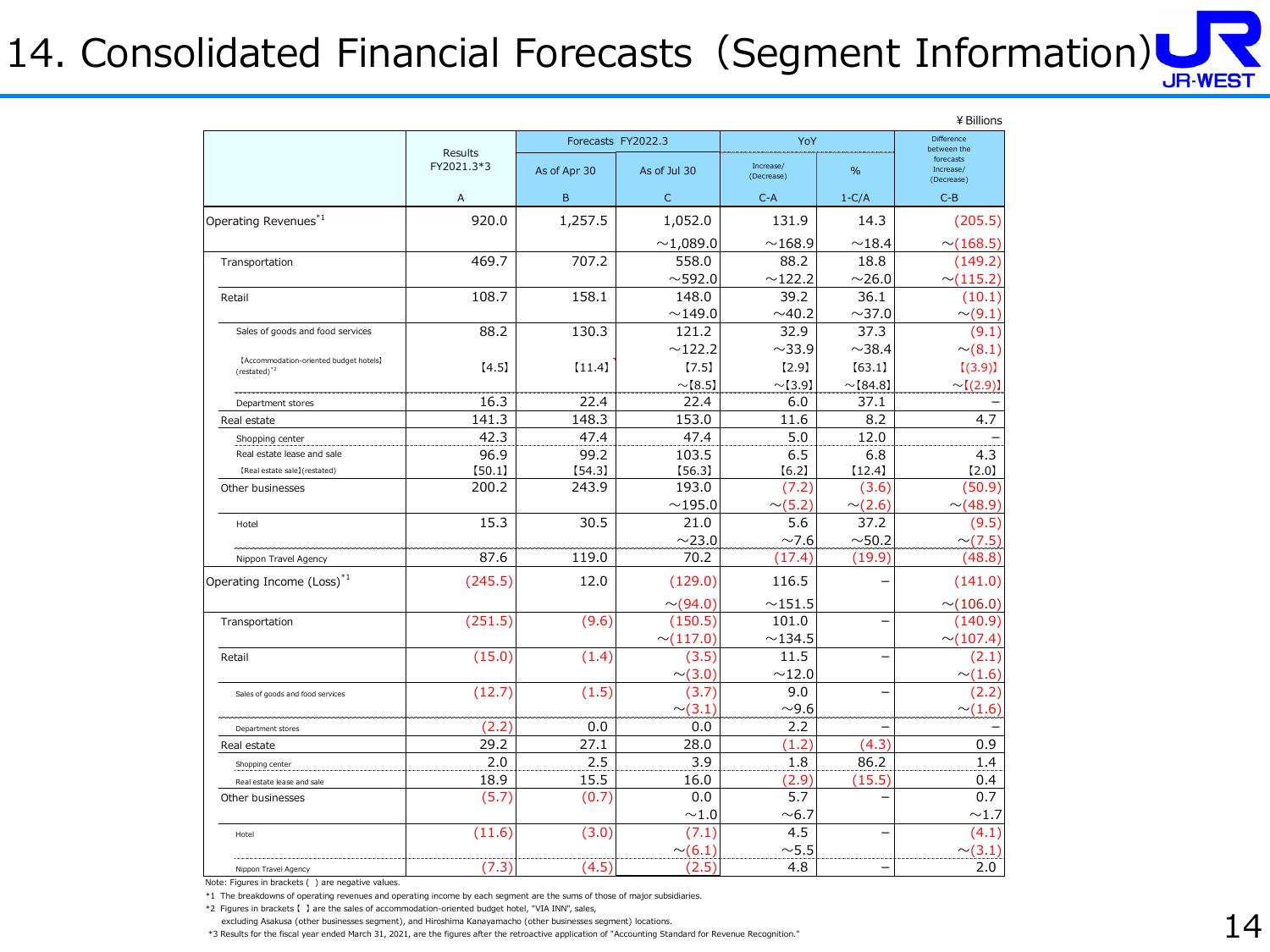| <b>JR-WEST</b> |  |
|----------------|--|

\ Billions

|                         |                      | Forecasts FY2022.3        |              |                         |               |                                      |                                          |
|-------------------------|----------------------|---------------------------|--------------|-------------------------|---------------|--------------------------------------|------------------------------------------|
|                         |                      |                           |              | YoY                     |               |                                      | Difference from the                      |
|                         |                      |                           |              | Increase/<br>(Decrease) | $\frac{0}{0}$ | Major factors (YoY)                  | previous forecast<br>Increase/(Decrease) |
|                         |                      | <b>Operating Revenues</b> | 121.2        | 32.9                    | 37.3          |                                      | (9.1)                                    |
|                         | Sales of goods       |                           | ~122.2       | $\sim$ 33.9             | ~1.38.4       |                                      | $\sim$ (8.1)                             |
| Retail                  | and food services    | Operating Loss            | (3.7)        | 9.0                     |               | ·Rebound from COVID-19, etc.         | (2.2)                                    |
|                         |                      |                           | $\sim$ (3.1) | $\sim$ 9.6              |               |                                      | $\sim$ (1.6)                             |
|                         | Department stores    | <b>Operating Revenues</b> | 22.4         | 6.0                     | 37.1          |                                      |                                          |
|                         |                      | Operating Income          | 0.0          | 2.2                     |               |                                      |                                          |
|                         |                      | <b>Operating Revenues</b> | 47.4         | 5.0                     | 12.0          |                                      |                                          |
|                         | Shopping center      | Operating Income          | 3.9          | 1.8                     | 86.2          | ·Rebound from COVID-19, etc.         | 1.4                                      |
| Real estate             | Real estate lease    | <b>Operating Revenues</b> | 103.5        | 6.5                     | 6.8           | · Increase in real estate sale, etc. | 4.3                                      |
|                         | and sale             | Operating Income          | 16.0         | (2.9)                   | (15.5)        | · Increase in Opening expenses, etc. | 0.4                                      |
|                         |                      | <b>Operating Revenues</b> |              | 5.6                     | 37.2          |                                      | (9.5)                                    |
|                         | Hotel                |                           | $\sim$ 23.0  | $\sim$ 7.6              | $\sim$ 50.2   | ·Rebound from COVID-19, etc.         | $\sim$ (7.5)                             |
| <b>Other Businesses</b> |                      | <b>Operating Loss</b>     | (7.1)        | 4.5                     |               |                                      | (4.1)                                    |
|                         |                      |                           | $\sim (6.1)$ | $\sim$ 5.5              |               |                                      | $\sim$ (3.1)                             |
|                         |                      | <b>Operating Revenues</b> | 70.2         | (17.4)                  | (19.9)        | ·COVID-19, etc.                      | (48.8)                                   |
|                         | Nippon travel agency | Operating Loss            | (2.5)        | 4.8                     | -             | ·Further cost reduction, etc.        | 2.0                                      |

Note: Figures in brackets ( ) are negative values.

\* Operating revenues are the revenues from third parties ( = customers).

The breakdowns of operating revenues by each segment are the sums of revenues of major subsidiaries.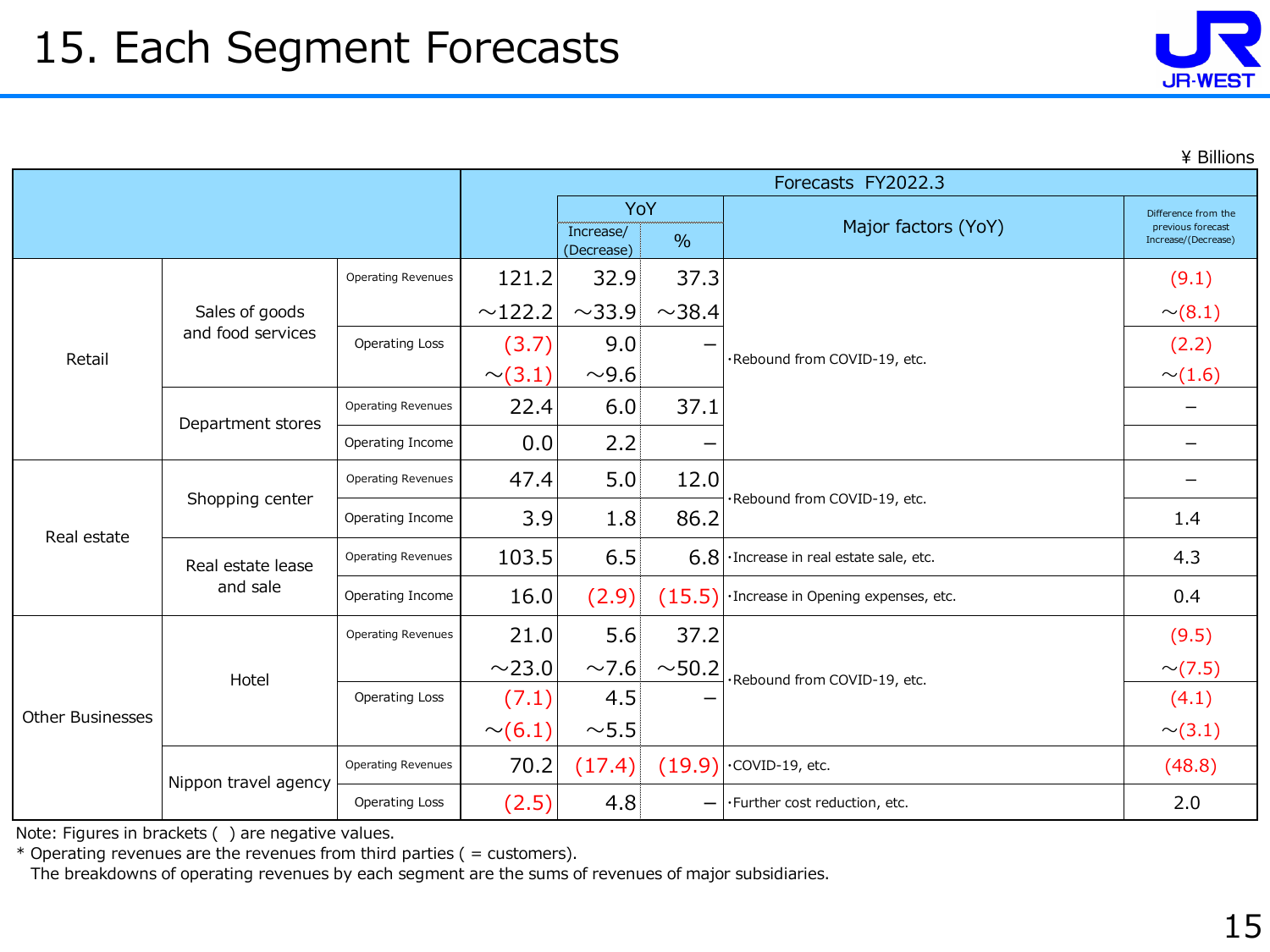Persons, ¥ Billions

|                                                      | 3 months ended<br>Jun 30, 2020 <sup>*2</sup> | 3 months ended<br>Jun 30,2021 | Results<br>FY2021.3 | Forecasts<br>FY2021.3<br>As of Jul 30 |
|------------------------------------------------------|----------------------------------------------|-------------------------------|---------------------|---------------------------------------|
| ROA (%, Consolidated)                                |                                              |                               |                     |                                       |
| ROE (%, Consolidated)                                |                                              |                               |                     |                                       |
| EBITDA (Consolidated) <sup>*1</sup>                  | (53.2)                                       | (10.5)                        | (70.8)              | $35.0 \sim 70.0$                      |
| Depreciation (Consolidated)                          | 40.7                                         | 38.5                          | 173.4               | 163.5                                 |
| Capital Expenditures<br>(Consolidated, own fund)     | 37.2                                         | 29.9                          | 216.6               | 245.0                                 |
| Capital Expenditures<br>(Non-consolidated, own fund) | 21.3                                         | 18.1                          | 167.4               | 170.0                                 |
| Safety related capital expenditure                   | 10.5                                         | 9.6                           | 105.1               | 85.0                                  |
| Dividends per share (¥)                              |                                              |                               | 100.0               | 100.0                                 |

|                                       | 3 months ended<br>Jun 30, 2020 |        | Jun 30,2021 | 3 months ended | Results<br>FY2021.3 |        | Forecasts<br>FY2021.3<br>As of Jul 30                                                                                                                    |        |
|---------------------------------------|--------------------------------|--------|-------------|----------------|---------------------|--------|----------------------------------------------------------------------------------------------------------------------------------------------------------|--------|
|                                       |                                |        |             |                |                     |        | Consolidated   Non-Consolidated   Consolidated   Non-Consolidated   Consolidated   Non-Consolidated   Consolidated   Non-Consolidated   Non-Consolidated |        |
| No. of employees at the end of period | 49,903                         | 25,251 | 48,737      | 24,124         | 47,984              | 23,900 |                                                                                                                                                          |        |
| Financial Expenses, net               | (4.4)                          | (3.2)  | (4.9)       | (3.5)          | (19.5)              | (17.8) | (21.1)                                                                                                                                                   | (19.3) |
| Interest and dividend income          | 0.3                            | 1.5    | 0.3         | 1.6            | 0.9                 | 2.4    | 0.7                                                                                                                                                      | 1.8    |
| Interest expenses                     | 4.8                            | 4.8    | 5.2         | 5.2            | 20.4                | 20.2   | 21.8                                                                                                                                                     | 21.1   |

Note: Figures in brackets ( ) are negative values.

 $*1$  EBITDA = Operating Income (Loss) + Depreciation + Amortization of goodwill